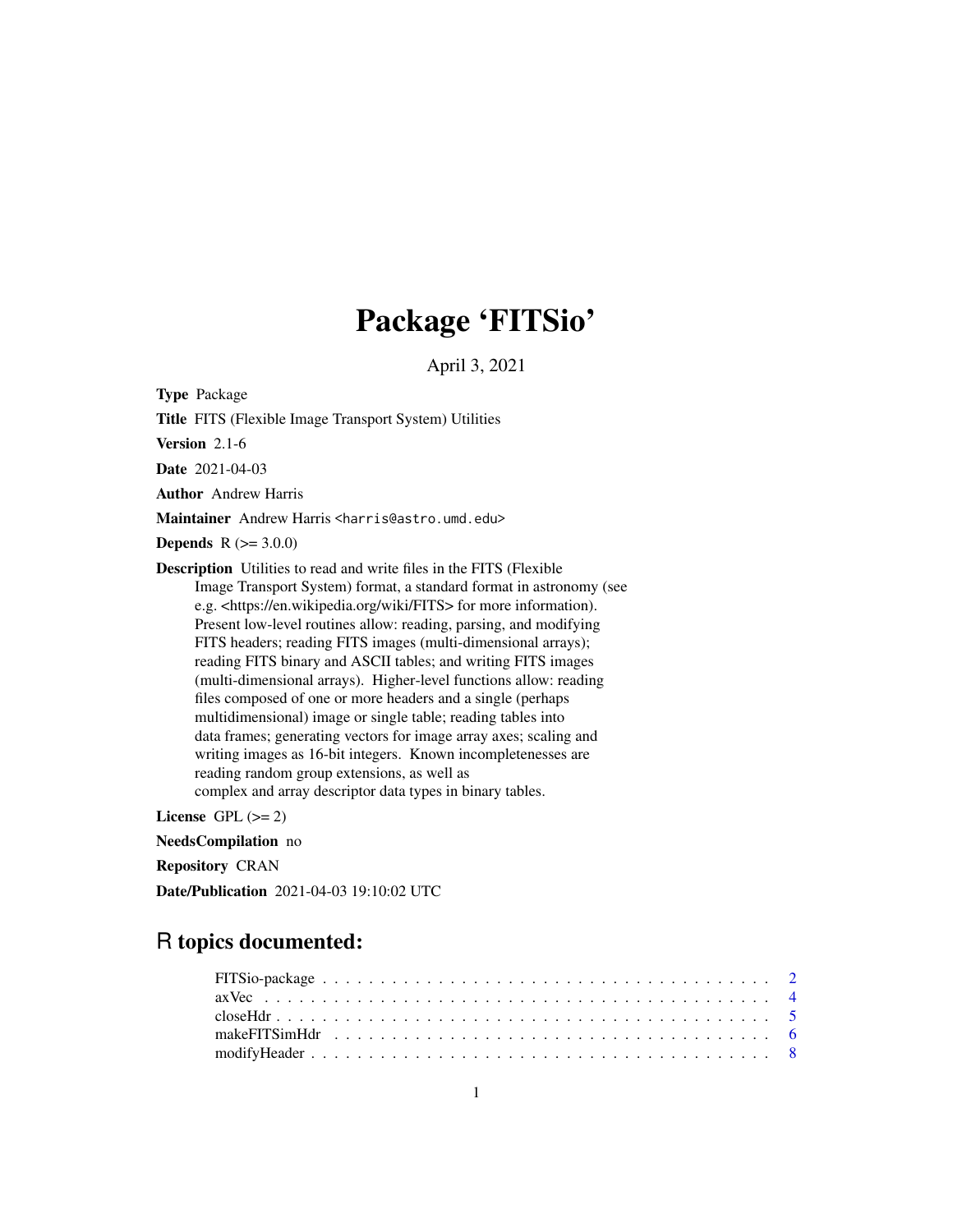<span id="page-1-0"></span>

| Index | 26 |
|-------|----|

FITSio-package *FITS file input-output functions*

### Description

FITS, the Flexible Image Transport System, is a standard data format for astronomy. This package contains functions to read files with FITS file image and binary and ASCII table formats and to write FITS image files. The functions comply with the standards defined by the International Astronomical Union's FITS Working Group.

# Details

| Package:  | <b>FITSio</b> |
|-----------|---------------|
| Type:     | Package       |
| Version:  | $2.1 - 6$     |
| Date:     | 2021-03-28    |
| License:  | $GPL (=2)$    |
| LazyLoad: | yes           |

At the high level, this package contains functions to read single FITS Header and Data Units (HDUs) containing image and binary table extensions, and one to write FITS image files. readFITS automatically recognizes image (multi-dimensional arrays) and binary table extensions, returning a list with data, header, and scaling information. readFrameFromFITS returns an R data frame from a single binary table HDU. Both functions accept an argument to pick out the *n*th HDU in a larger file. Binary table complex, and array descriptor data types are not implemented in this release due to a lack of examples for testing. 8, 16, 24, and 32-bit bit arrays return as integers. Other lengths are not supported.

For writing, the package contains the high-level function writeFITSim to write FITS images, along with a minor extension to efficiently write data in 16-bit integers, writeFITSim16i.

A set of mid-level functions enables reading files with combinations of HDUs: readFITSheader reads headers, readFITSarray reads image extensions, and readFITSbintable reads binary table extensions. readFITStable reads ASCII table extensions. readFITS and readFrameFromFITS invoke these functions to do the actual reading.

Function axVec generates a vector for image axis labeling from data in an image FITS file.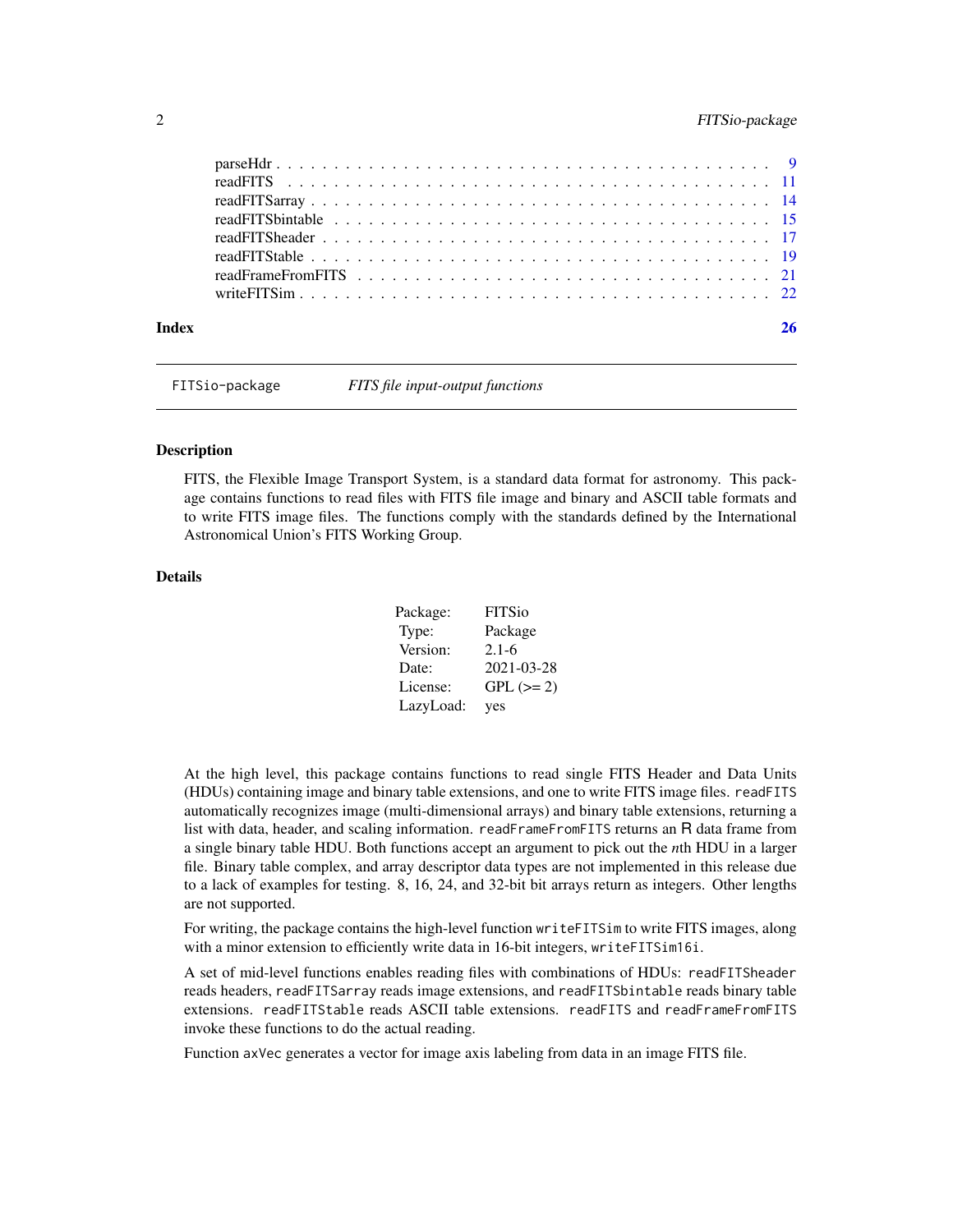# FITSio-package 3

#### Author(s)

Andrew Harris <harris@astro.umd.edu>, with contributions from Eric H. Neilsen, Jr. and Bi Cheng Wu

#### References

Hanisch et al., *Astron.\ Astrophys.* 376, 359-380 (2001)

```
https://fits.gsfc.nasa.gov/
```

```
require(FITSio)
## Make test image with axis information, write to disk
Z \leftarrow \text{matrix}(1:15, \text{ ncol} = 3)filename <- paste(tempdir(), "test.fits", sep="")
writeFITSim(Z, file = filename, c1 = "Test FITS file",
           crpix = c(1,1), crvaln = c(10, 100), cdeltn = c(8, 2),
           ctypen = c("Distance", "Time"),
           cunitn = c("Furlongs", "Fortnights"))
## Read image back and display
X <- readFITS(filename)
ax1 <- axVec(1, X$axDat) # Make axis vector for image
ax2 <- axVec(2, X$axDat)
xlab <- X$axDat$ctype[1]
ylab <- paste(X$axDat$ctype[2], " [", X$axDat$cunit[2], "]", sep = "")
image(ax1, ax2, X$imDat, xlab = xlab, ylab = ylab)
str(X)
X$axDat # Display data frame with axis data
X$hdr[1:10] # Header sample
X$hdr[which(X$hdr=="BITPIX")+1] # BITPIX value from header
### Read back in, modify data, header, and axis data information,
## then write modified version as new file
Z <- readFITS(filename)
 Z$imDat <- Z$imDat + 300
 Z$header <- addKwv('SCALE', 1.03, 'test header mod', header=Z$header)
 # Z$axDat <- edit(Z$axDat) # interactive edit
 Z$axDat$cdelt[2] <- 20
filename2 <- paste(tempdir(), "test.fits", sep="")
writeFITSim(Z$imDat, file=filename2, axDat=Z$axDat, header=Z$header)
## Clean up files to avoid clutter
unlink(filename)
unlink(filename2)
```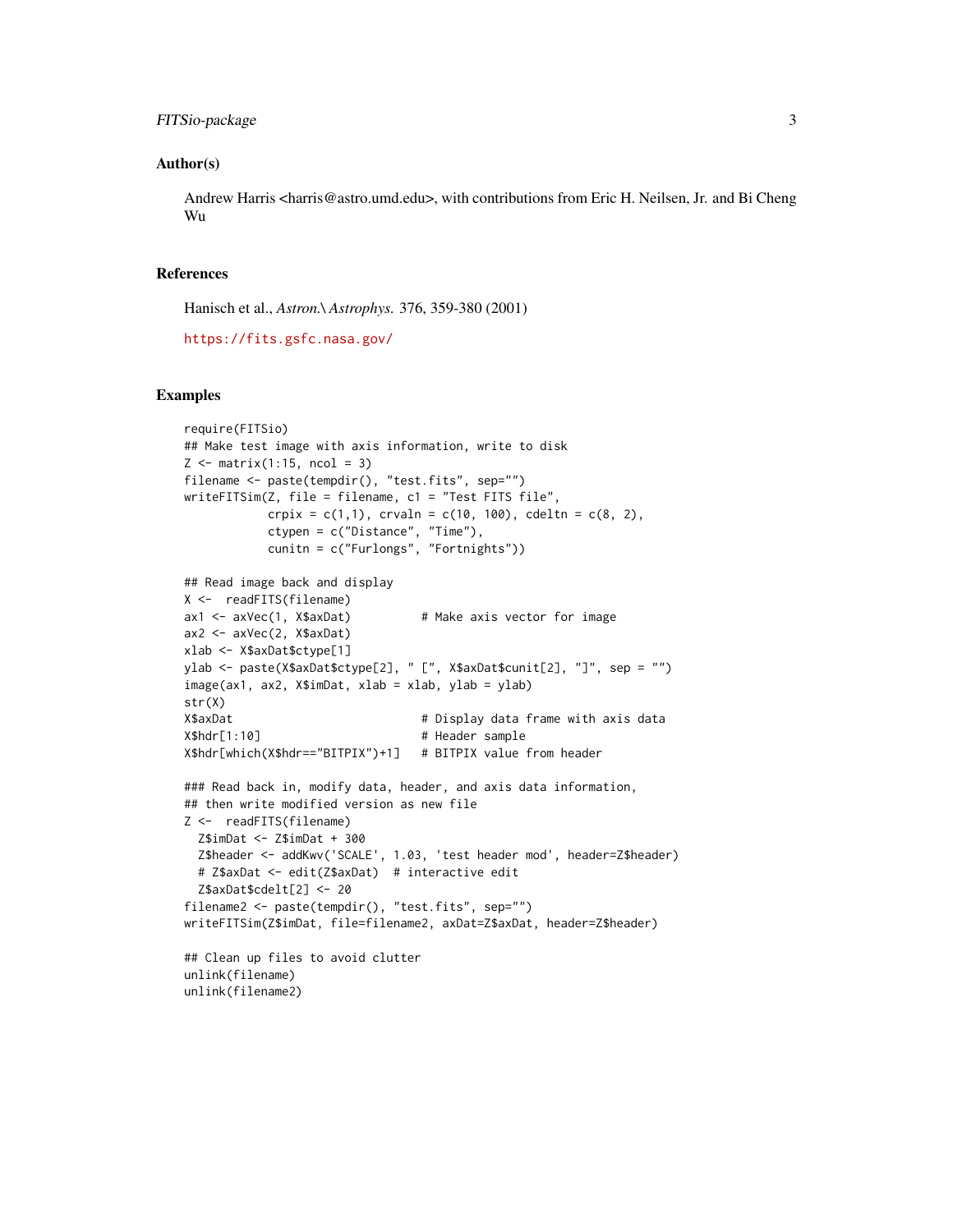<span id="page-3-0"></span>

# Description

axVec generates a vector of axis values from variables contained in a FITS image file header.

#### Usage

 $axVec(max = 1, axDat)$ 

### Arguments

| nax   | index number of the axis.                                                                     |
|-------|-----------------------------------------------------------------------------------------------|
| axDat | data table axis variables produced by readFITSarray (which is also contained<br>in readFITS). |

### Details

Run once for each axis needed.

#### Value

A vector with length equal to the number of pixels along the axis. Vector values  $v[i]$  for  $i = 1$ :  $NAXISn (NAXISn = len,$  the vector length, in the axDat data frame) are:

 $v[i] = (i - CRPIXn)CDELTn + CRVALn$ 

where  $CRPIXn$ ,  $CDELTn$ , and  $CVALn$  are the reference pixel, pixel increment, and reference pixel value for each axis  $n$ , following the FITS standard.

# Author(s)

Andrew Harris

# References

Hanisch et al., *Astron.\ Astrophys.* 376, 359-380 (2001) <https://fits.gsfc.nasa.gov/>

# See Also

[readFITS](#page-10-1), [readFITSarray](#page-13-1)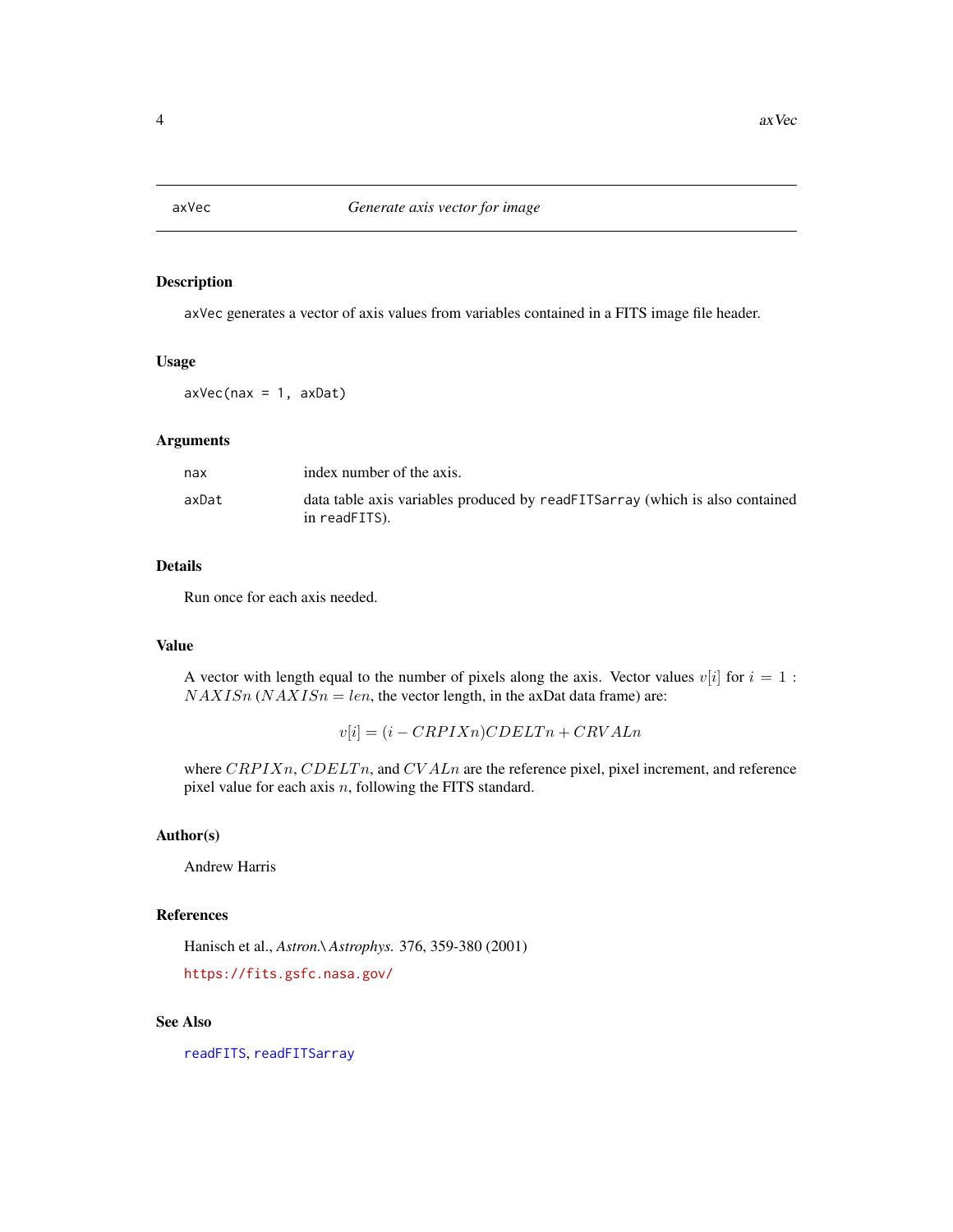#### <span id="page-4-0"></span>closeHdr 5

# Examples

```
require(FITSio)
Z \le matrix(1:15, ncol = 3)
filename <- paste(tempdir(), "test.fits", sep="")
writeFITSim(Z, file = filename, c1 = 'Test FITS file',
            crpix = c(1,1), crvaln = c(10, 100), cdeltn = c(8, 2),
            ctypen = c('Distance', 'Time'),
            cunitn = c('Furlongs', 'Fortnights'))
X <- readFITS(filename)
ax1 <- axVec(1, X$axDat)
ax2 <- axVec(2, X$axDat)
xlab <- X$axDat$ctype[1]
ylab <- paste(X$axDat$ctype[2], " [", X$axDat$cunit[2], "]", sep = "")
image(ax1, ax2, X$imDat, xlab = xlab, ylab = ylab)
## Clean up files to avoid clutter
unlink(filename)
```
<span id="page-4-1"></span>closeHdr *Format and close FITS header*

#### Description

Function adds END statement and closes FITS header

#### Usage

closeHdr(headerName)

# Arguments

headerName Header card images (vector)

# Details

Adds END to header and pads with spaces to length defined in FITS standard.

# Value

Character vector to write to FITS file as header.

#### Author(s)

A. Harris

# References

Hanisch et al., *Astron.\ Astrophys.* 376, 359-380 (2001) <https://fits.gsfc.nasa.gov/>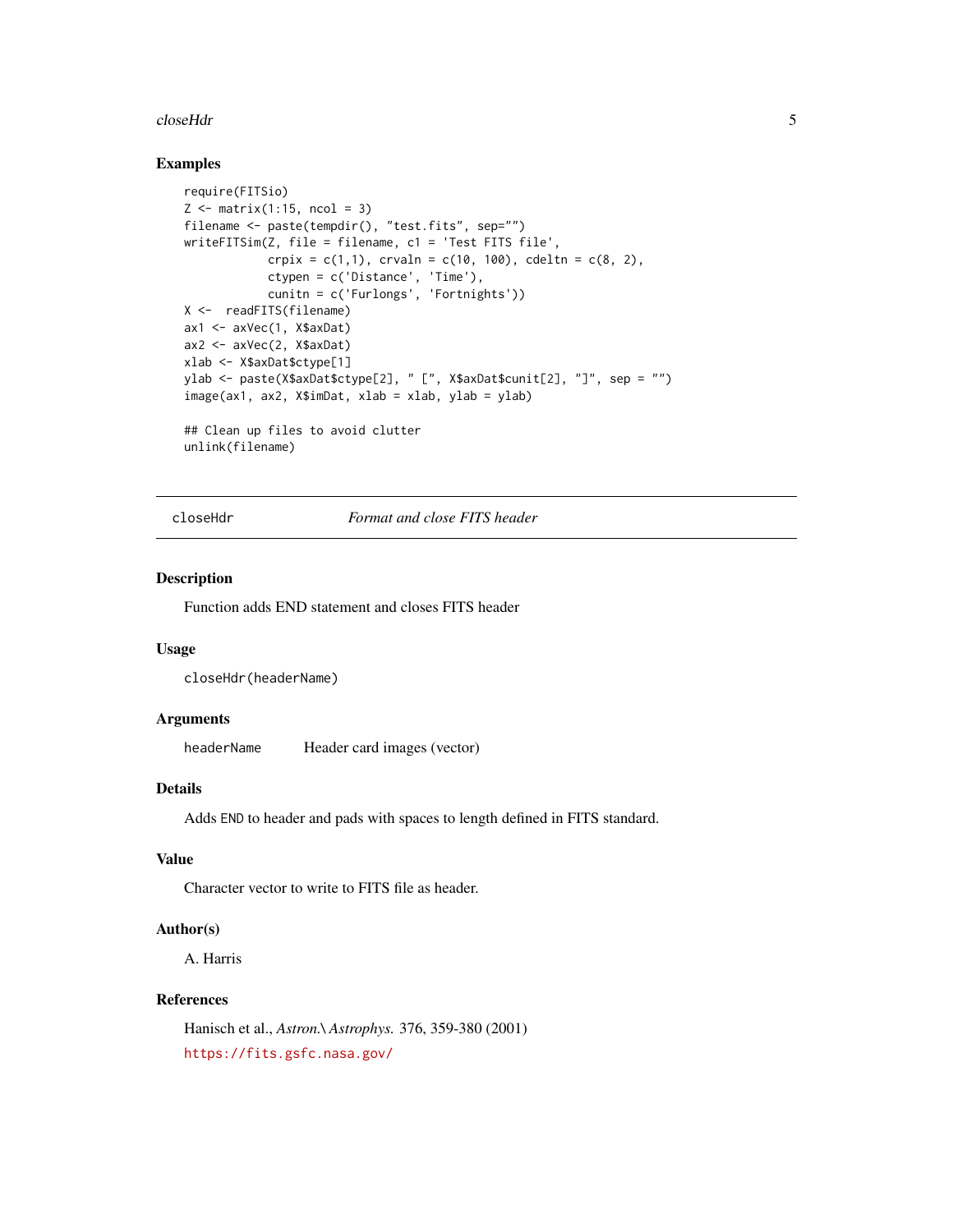#### See Also

[modifyHeader](#page-7-1), [makeFITSimHdr](#page-5-1)

#### Examples

```
X \leftarrow matrix(1:15, ncol = 3)# extra header lines (optional)
header <- newKwv('KEYWORD', 'VALUE', 'NOTE') # initialize header
header <- addComment('Add these lines to auto-generated header', header=header)
header <- delKwv('KEYWORD', header=header) # kill first line
header <- addKwv('test1', 'plot size', header=header)
header <- addKwv('test2', 4294.95397809807, 'number', header=header)
header <- addKwv('test3', 4.29495397809807e50, 'big number', header=header)
# make main header
header <- makeFITSimHdr(X, crpixn = c(1,1), crvaln = c(10, 100),
                        cdeltn = c(8, 2), ctypen = c("Distance", "Time"),cunitn = c("Furlongs", "Fortnights"),
                        header = header)
# finish and close out header
tmp <- closeHdr(header)
```
<span id="page-5-1"></span>makeFITSimHdr *Generate header for FITS image*

#### Description

Function generates the header for a FITS image. It determines much of the header information from the file itself and can merge header information with error checking and removal of conflicting reserved keywords.

#### Usage

```
makeFITSimHdr(X, primaryhdu = TRUE, type = "double", c1 = NA, c2 = NA,
bscale = 1, bzero = 0, crpixn = NA, crvaln = NA, cdeltn = NA, ctypen =
NA, cunitn = NA, axDat = NA, header = "")
```
#### **Arguments**

| X              | Multi-dimensional numeric data array; see Details.                 |
|----------------|--------------------------------------------------------------------|
| primaryhdu     | Logical: TRUE for stand-alone file, FALSE if subordinate header.   |
| type           | Type to write: single or double precision.                         |
| c <sub>1</sub> | Character string comment line for header.                          |
| c <sub>2</sub> | Character string comment line for header.                          |
| bscale         | Global scaling factor, FITS standard meaning.                      |
| bzero          | Global shift, FITS standard meaning.                               |
| crpixn         | Vector of reference pixel numbers for axes, FITS standard meaning. |

<span id="page-5-0"></span>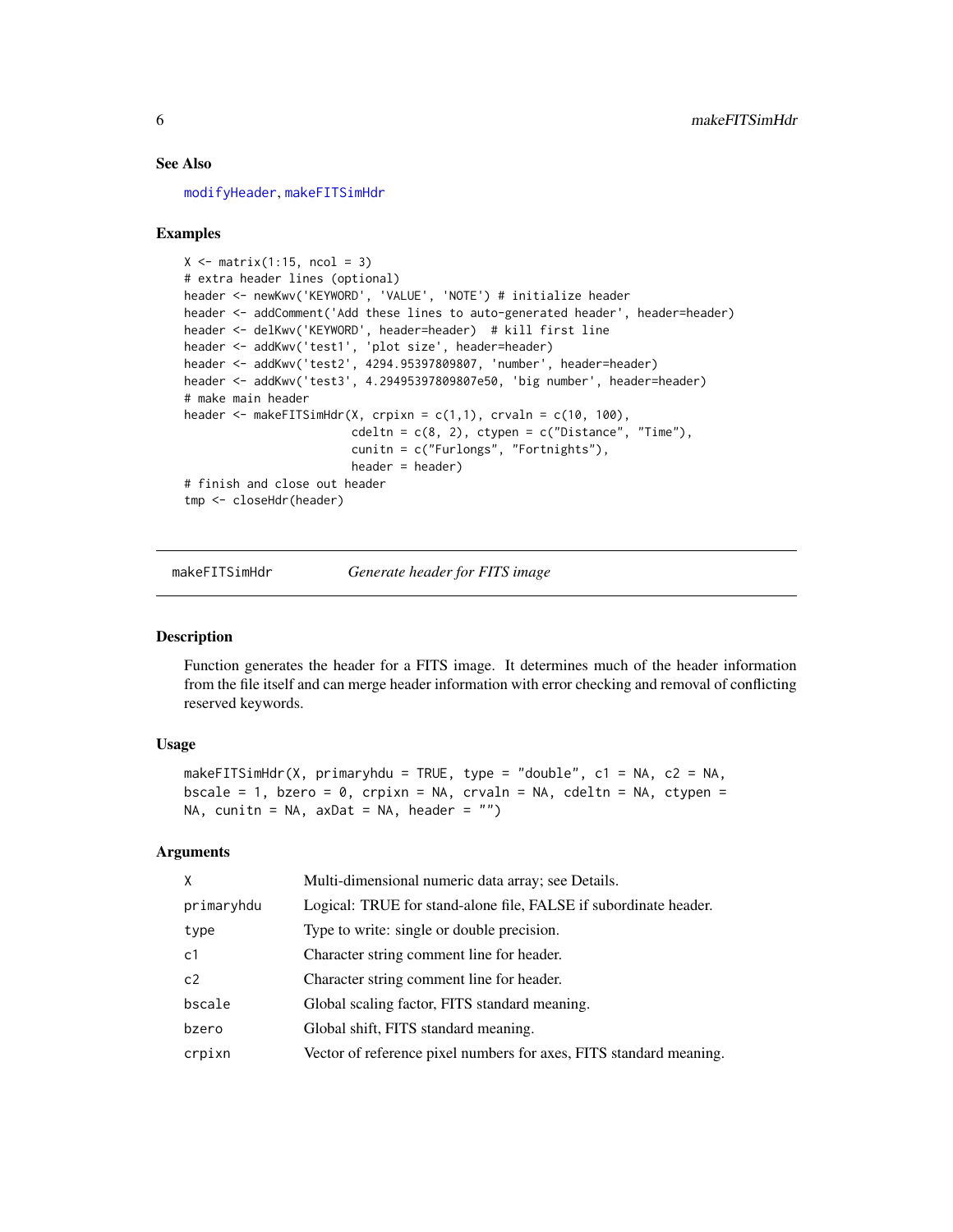# <span id="page-6-0"></span>makeFITSimHdr 7

| crvaln | Vector of values at reference pixels, FITS standard meaning.         |
|--------|----------------------------------------------------------------------|
| cdeltn | Vector of axis increments per pixel, FITS standard meaning.          |
| ctypen | String vector of descriptive labels for axis, FITS standard meaning. |
| cunitn | String vector of physical units for axis, FITS standard meaning.     |
| axDat  | Data frame with axis data, see details.                              |
| header | Optional header of 80-character card images.                         |

# Value

String with format and length matching FITS header standard for an image.

#### Author(s)

Andrew Harris

# References

Hanisch et al., *Astron.\ Astrophys.* 376, 359-380 (2001)

<https://fits.gsfc.nasa.gov/>

# See Also

[writeFITSim](#page-21-1)

```
X \leftarrow matrix(1:15, ncol = 3)# extra header lines (optional)
header <- newKwv('KEYWORD', 'VALUE', 'NOTE') # initialize header
header <- addComment('Add these lines to auto-generated header', header=header)
header <- delKwv('KEYWORD', header=header) # kill first line
header <- addKwv('test1', 'plot size', header=header)
header <- addKwv('test2', 4294.95397809807, 'number', header=header)
header <- addKwv('test3', 4.29495397809807e50, 'big number', header=header)
# make main header
header \leq makeFITSimHdr(X, crpixn = c(1,1), crvaln = c(10, 100),
                        cdelta = c(8, 2), ctype = c("Distance", "Time"),cunitn = c("Furlongs", "Fortnights"),
                        header = header)
# finish and close out header
tmp <- closeHdr(header)
```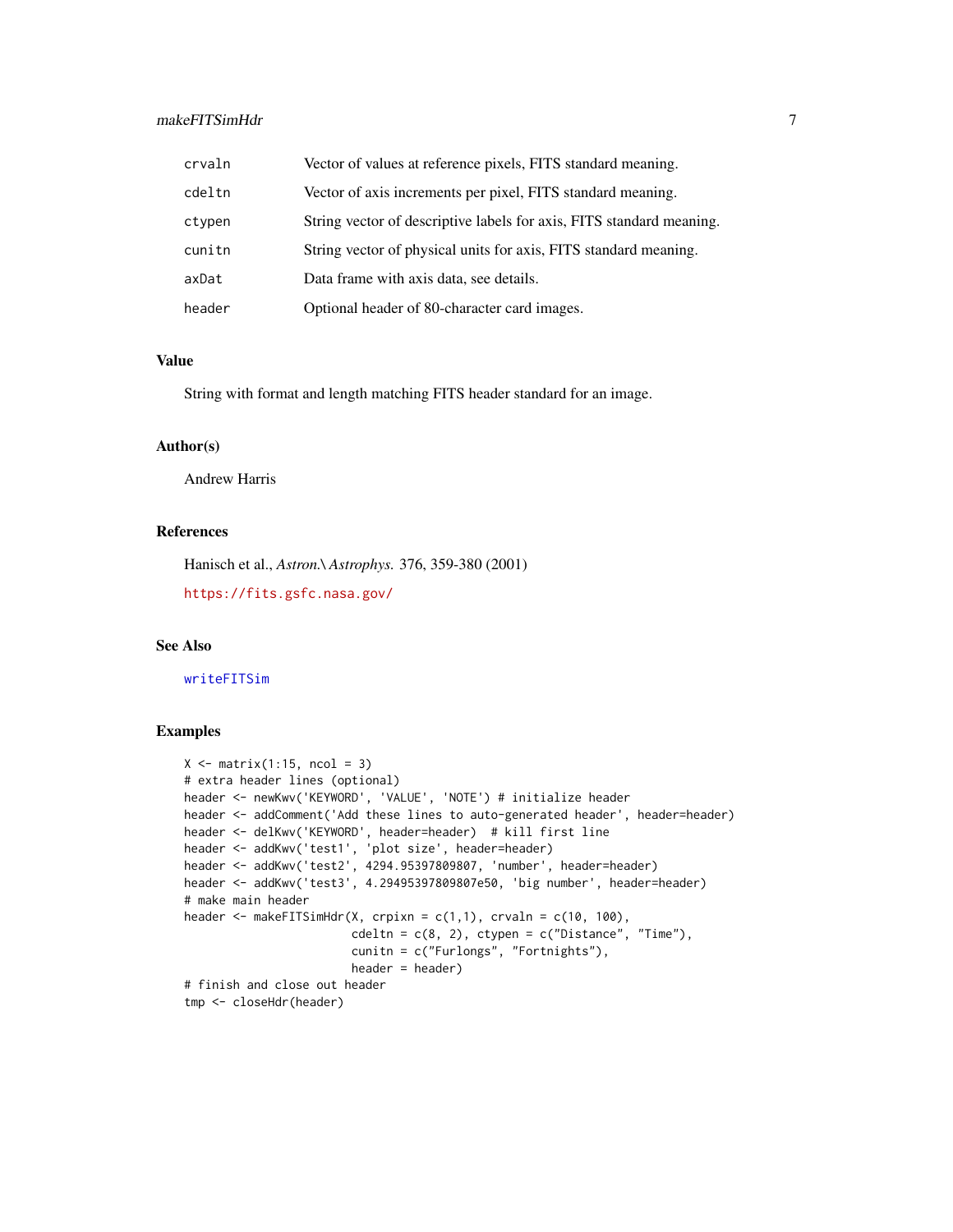#### Description

Functions to modify and edit keyword = value pairs in FITS header: newKwv creates keyword = value / comment line for header; addKwv adds keyword = value / comment to header; delKwv deletes keyword = value / comment from header; modVal modifies value in keyword = value / comment in header; addComment adds COMMENT line to header; addHistory adds HISTORY line to header.

#### Usage

```
newKwv(keyw, val, note)
addKwv(keyw, val, note, headerName)
delKwv(keyw, headerName)
modVal(keyw, val, note, headerName)
addComment(comment, headerName)
addHistory(history, headerName)
```
#### Arguments

| keyw       | Keyword, 8 character limit (FITS specification)     |
|------------|-----------------------------------------------------|
| val        | Value for keyword                                   |
| note       | Optional descriptive note following keyword = value |
| comment    | Comment text string                                 |
| historv    | History text string                                 |
| headerName | Header card images (vector)                         |

#### Details

All keywords will be converted to upper case (FITS convention) and truncated to 8 characters. There is no checking for duplicate keywords. The default numerical format for values is 20.14g; if other formats are needed, format separately and write the text string as the value (see examples). Similar work-arounds may be necessary for long note strings (see examples).

#### Value

New card image for newKwv, otherwise modified header card images.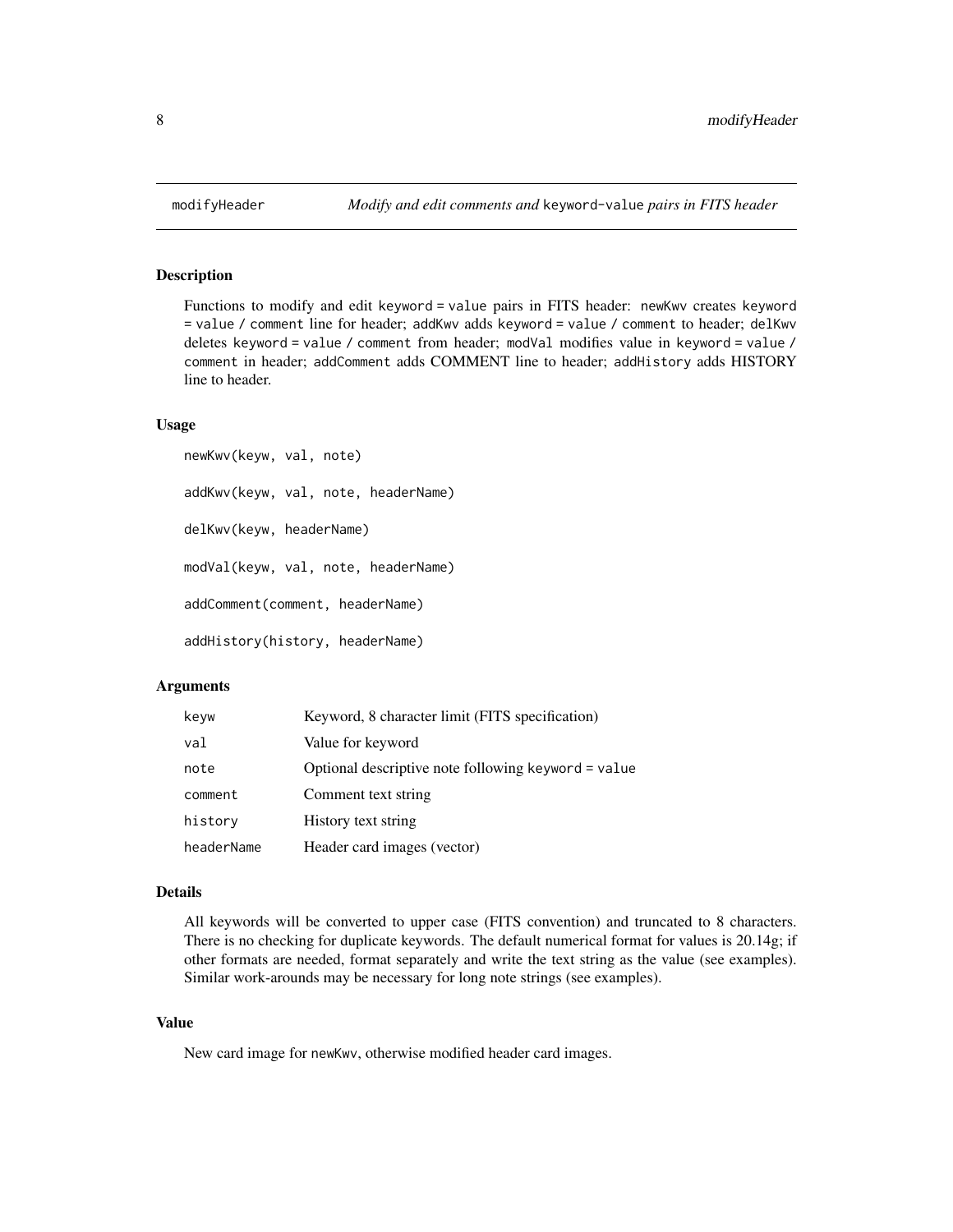#### <span id="page-8-0"></span>parseHdr 9

#### Note

It is also possible to operate directly on the vector of header card images. These functions are simply for convenience in maintaining the correct header formatting. No END card is needed in the header card images; that is added by [closeHdr](#page-4-1), which must be run to complete the header formatting.

#### Author(s)

A. Harris

# See Also

[readFITS](#page-10-1), [readFITSheader](#page-16-1), [closeHdr](#page-4-1)

```
# Make header from scratch, then add, modify, delete card images.
header <- newKwv('KEYWORD', 'VALUE', 'NOTE')
header <- addKwv('test1', 'plot size', header=header)
header <- addKwv('test2', 4294.95397809807, 'number', header=header)
header <- addKwv('test3', 4.29495397809807e50, 'big number', header=header)
header <- addKwv('test4', -4.29495397809807e50, 'big number', header=header)
header <- addKwv('test5', 'this is a very long value', 'number', header=header)
header <- addKwv('test6',
   'this is a very very very very very very very very long value',
   'note', header=header)
header <- addKwv('test7', 'value',
   'very very very very very very very very very very long comment',
   header=header)
header <- addKwv('test8', '0123456789112345678921234567893123456',
   'format long number as string', header=header)
header <- addKwv('apostrophe', 'o\'\'malley',
   'apostrophes are doubled in value strings', header=header)
for (i in 1:4) {
  header <- addKwv(paste('test', 100+i, sep=''), 100+i, header=header)
}
header <- delKwv('test103', header=header)
header <- addComment('TEST103 should be missing from header', header=header)
header <- addHistory('This header generated by modifyHeader example',
   header=header)
# show header
header
```
<span id="page-8-1"></span>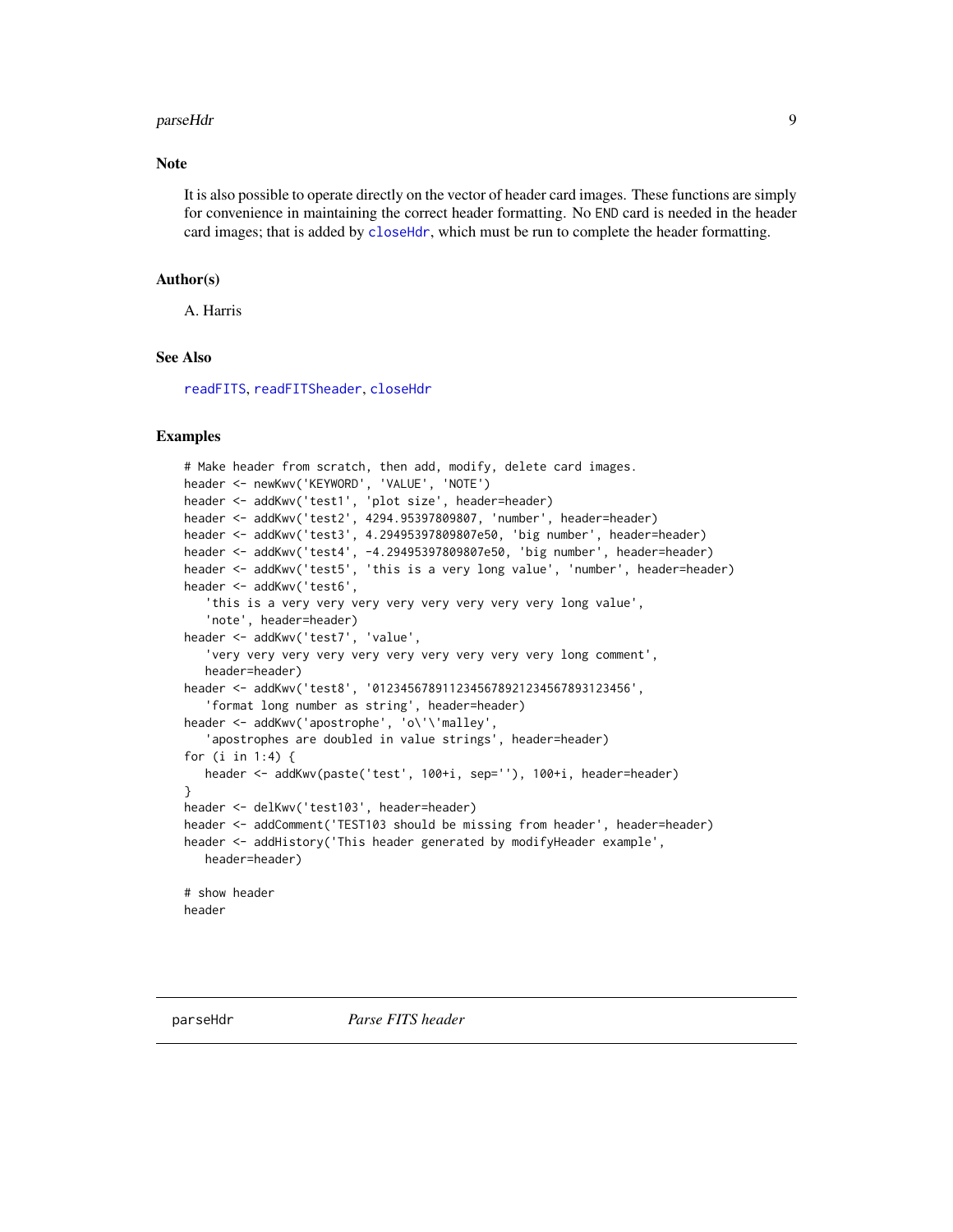# Description

Parse FITS header to extract keyword = variable pairs. Mostly useful for finding values given keyword name.

#### Usage

parseHdr(headerName)

#### Arguments

headerName Header card images (vector)

# Details

Uses strict FITS convention to identify keyword = variable pairs: a string  $\prime$  =  $\prime$  in card image columns 9 and 10.

# Value

Vector with elements keyword, variable for all pairs.

#### Note

Function eliminates leading and trailing spaces.

# Author(s)

A. Harris

#### See Also

[readFITSheader](#page-16-1), [modifyHeader](#page-7-1)

```
header <- newKwv('KEYWORD', 'VALUE', 'NOTE')
header <- addKwv('test1', 'plot size', header=header)
header <- addKwv('test2', 4294.95397809807, 'number', header=header)
header <- addKwv('test3', 4.29495397809807e50, 'big number', header=header)
header <- addKwv('test4', -4.29495397809807e50, 'big number', header=header)
parseHdr(header)
```
<span id="page-9-0"></span>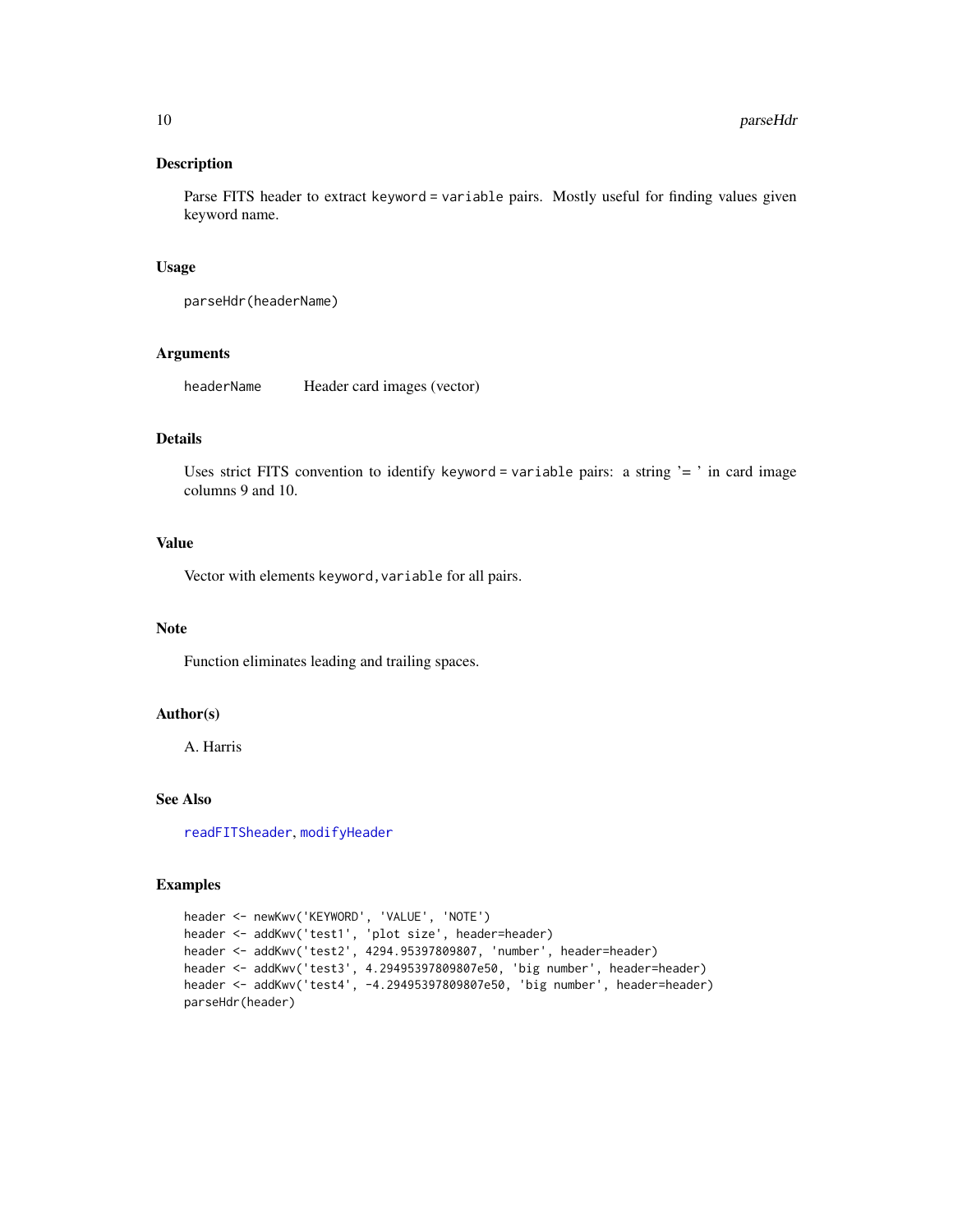<span id="page-10-1"></span><span id="page-10-0"></span>

#### **Description**

Read a single image (multi-dimensional array) or binary table from a FITS file. The source code readFITS.r is a model for creating code to read more complex FITS files.

#### Usage

```
readFITS(file = "R.fits", hdu = 1, maxLines = 5000,
fixHdr = c('none', 'remove', 'substitute'), phdu = 1)
```
#### Arguments

| file     | Existing FITS file name, or remote file; see examples.                                                  |
|----------|---------------------------------------------------------------------------------------------------------|
| hdu      | Position of Header and Data Unit (HDU) in FITS file: 1 for the first HDU, 2 for<br>the second HDU, etc. |
| maxLines | Integer: maximum number of header lines to read.                                                        |
| fixHdr   | Deal with (illegal) nonprinting characters in the header.                                               |
| phdu     | Rarely needed; see Details.                                                                             |

#### Details

readFITS is a simple but complete FITS file reader, automatically detecting image and binary table data extensions (random groups are not supported in this release). It reads a single Header and Data Unit (HDU) pair from a file and returns a list with data, header, and axis information. Files with more complicated structures or isolated header units can be read with an appropriate combination of readFITSheader, readFITSarray, and readFITSbintable. See the Example section for readFITSimage for a step-by-step example that includes file opening and closing.

phdu = 0 forces a read of a secondary HDU in a fairly pathological case (specifically: indicating a read of a secondary HDU by setting  $NAXISn = 0$  for  $n > 1$ , but  $NAXIS := 0$  and  $NAXIS1 := 0$ . This does not seem to be forbidden by the FITS standard but would be unlikely coding.

... passes additional values for file reading. The only use at present is to pass values to fixHdr in [readFITSheader](#page-16-1). fixHdr attempts to fix headers with non-printing characters, either by removing them with fixHdr = 'remove', reading further into the file until 2880 valid characters are present, or by substituting spaces for non-printing characters with fixHdr = 'substitute'. This option should be used with caution, as non-printing characters should not be in the header in the first place, so this option may or may not corrupt the following data. The default is  $f$ ixHdr = 'none'. Partial matching is allowed.

Binary table complex, and array descriptor data types are not implemented in this release due to a lack of examples for testing. 8, 16, 24, and 32-bit bit arrays return as integers. Other lengths are not supported.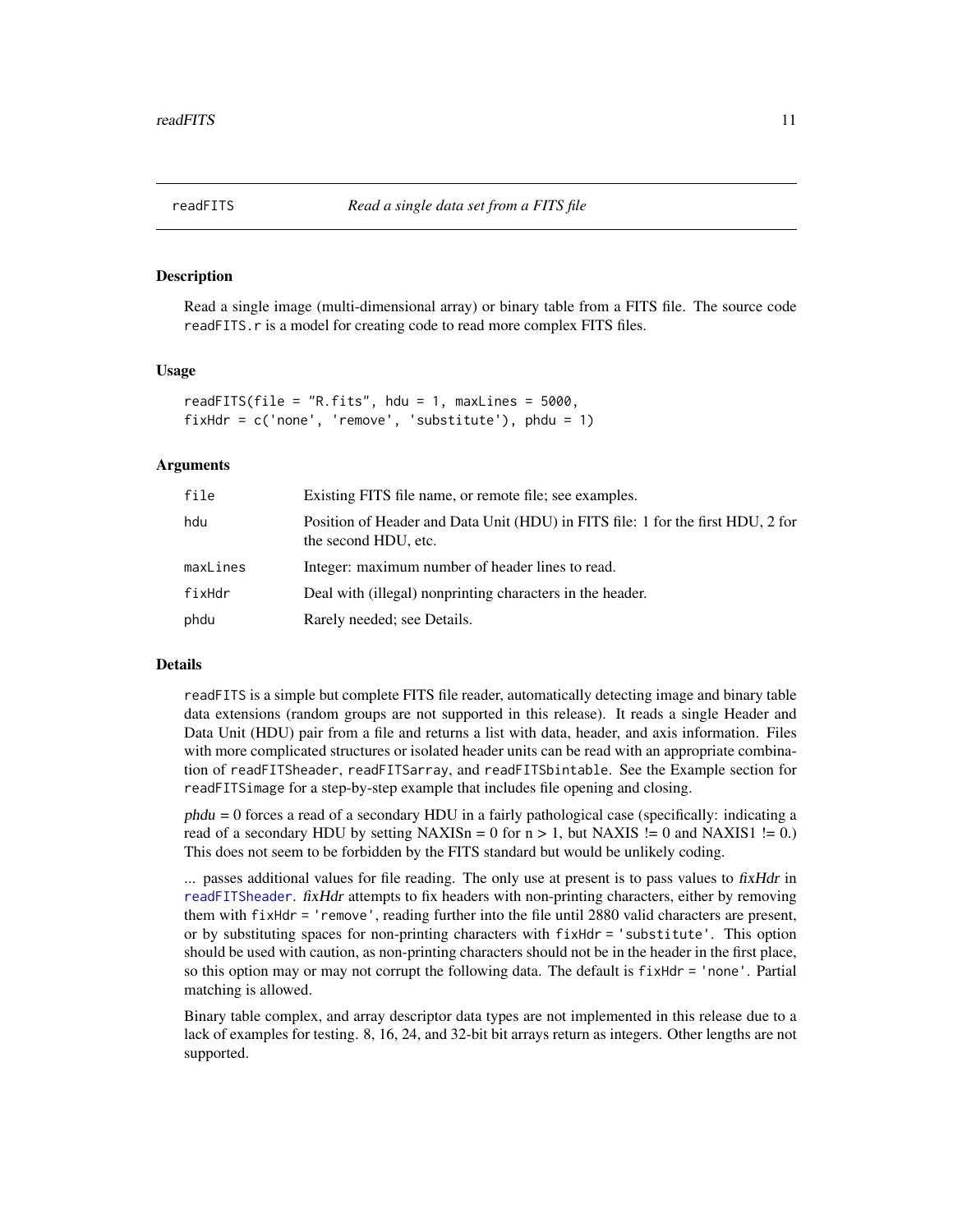#### <span id="page-11-0"></span>Value

Return values from readFITS are in a list. Depending on the data type, list entries are:

| header        | Vector with input file header up to END statement.                      |
|---------------|-------------------------------------------------------------------------|
| hdr           | Vector with keyword = value pairs parsed from header.                   |
| imDat         | Data array (image).                                                     |
| axDat         | Data frame with axis scaling and labels (image).                        |
| F             | Data frame containing a table (table).                                  |
| col           | Data from each column (bintable).                                       |
| colNames      | Vector of column names, TTYPEn FITS variable (bintable, table).         |
| colUnits      | Vector of column units, TUNIT FITS variable (bintable, table).          |
| TNULLn        | Vector of undefined value definitions, FITS variable (bintable, table). |
| TSCALn        | Vector of multipliers for scaling, FITS variable (bintable, table).     |
| <b>TZEROn</b> | Vector of zeros for scaling, FITS variable (bintable, table).           |
| TDISPn        | Vector of format information, FITS variable (bintable).                 |

# Note

Graphical FITS viewers such as *fv* (<https://heasarc.gsfc.nasa.gov/ftools/fv/>) and *SAOImage DS9* (<http://ds9.si.edu/>) have excellent facilities for displaying FITS data, headers, and file structure. Having one or more graphical viewers available will prove extremely useful for working with FITS files, even when the data are read into R for further processing. *fv* and *SAOImage DS9* are in active development with support for unix, Windows, and Mac OS-X operating systems, and are available at no cost.

See readFrameFromFITS to read a binary table directly into an R data frame.

# Author(s)

Andrew Harris

# References

Hanisch et al., *Astron.\ Astrophys.* 376, 359-380 (2001)

<https://fits.gsfc.nasa.gov/>

# See Also

[readFITSarray](#page-13-1), [readFITSbintable](#page-14-1), [readFITSheader](#page-16-1), [readFrameFromFITS](#page-20-1), [modifyHeader](#page-7-1), [image](#page-0-0), [par](#page-0-0)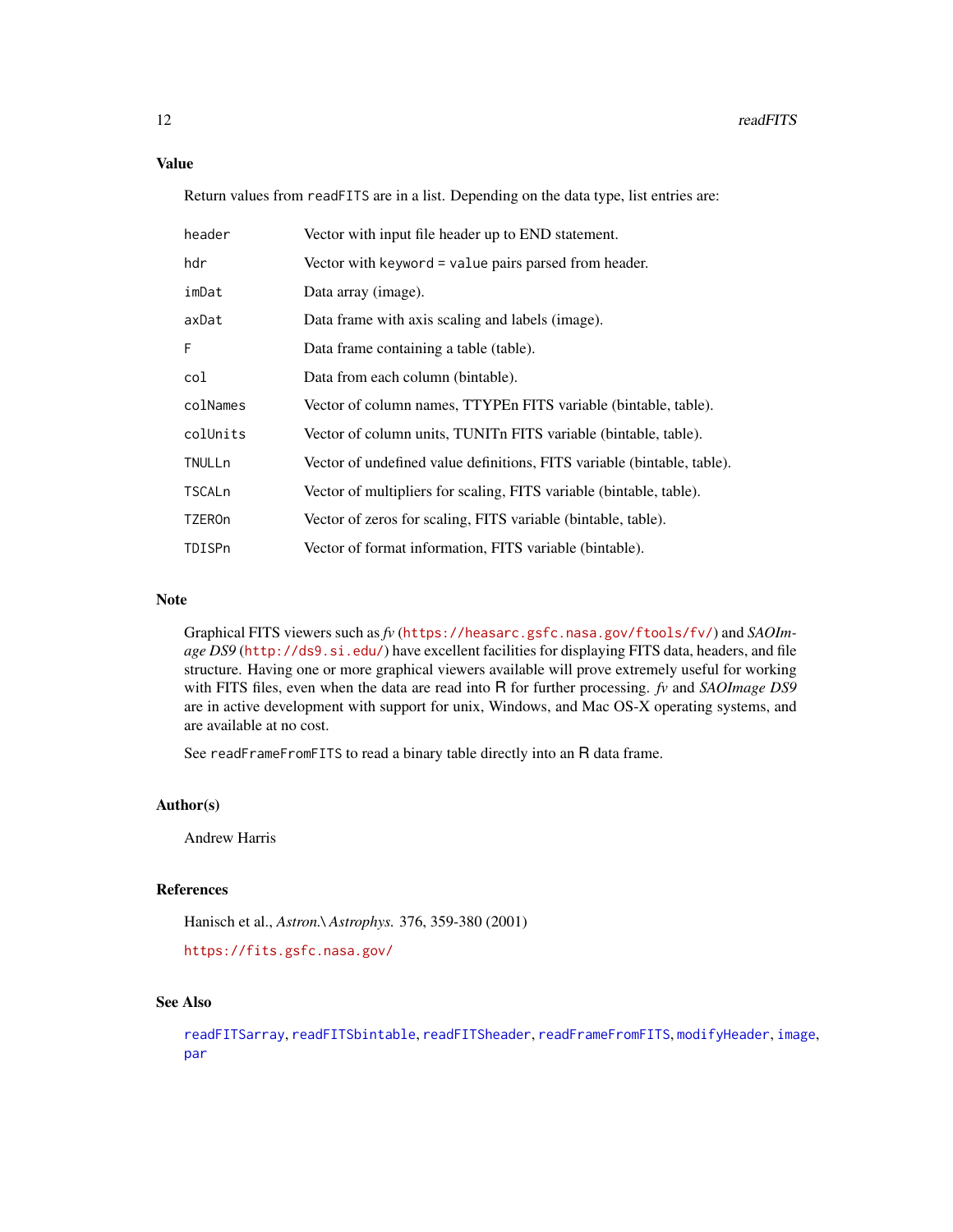#### readFITS 13

```
require(FITSio)
### Image example
## Make test image with axis information, write to disk
Z \leftarrow \text{matrix}(1:15, \text{ ncol} = 3)filename <- paste(tempdir(), "test.fits", sep="")
writeFITSim(Z, file = filename, c1 = "Test FITS file",
            crpix = c(1,1), crvahn = c(10, 100), cdeltn = c(8, 2),
            ctypen = c("Distance", "Time"),
            cunitn = c("Furlongs", "Fortnights"))
## Read back in and display
X <- readFITS(filename)
ax1 \le -axVec(1, X$axDat) # Make axis vector for image
ax2 <- axVec(2, X$axDat)
xlab <- X$axDat$ctype[1]
ylab <- paste(X$axDat$ctype[2], " [", X$axDat$cunit[2], "]", sep = "")
image(ax1, ax2, X$imDat, xlab = xlab, ylab = ylab)
str(X)
X$axDat All accord 12 Times 2018 4 Display data frame with axis data
X$hdr[1:10] # Header sample
X$hdr[which(X$hdr=="BITPIX")+1] # BITPIX value from header
## No axis scale markings
image(X$imData, xlab = xlab, ylab = ylab, xaxt = "n", yaxt = "n")## Clean up to avoid clutter
unlink(filename)
### Binary table examples
## Bintable with one row and differently multi-dimensional columns
## Either download example file from
## <https://fits.gsfc.nasa.gov/fits_samples.html>
## and use
## Not run: filename <- "IUElwp25637mxlo.fits"
## or, for local example use
filename <- system.file("fitsExamples", "IUElwp25637mxlo.fits",
                        package = "FITSio")
Y <- readFITS(filename)
## Look at contents
str(Y)
Y$colNames
str(Y$col)
Y$hdr[which(Y$hdr=="BITPIX")+1] # BITPIX value from header
plot(Y$col[[5]], ylab = "Value", main = Y$colNames[5], type = "l")
### Simple flat file example
filename <- system.file("fitsExamples", "2008_03_11_203150.fits",
                        package = "FITSio")
Z <- readFITS(filename)
str(Z)
Z$colNames
str(Z$col)
```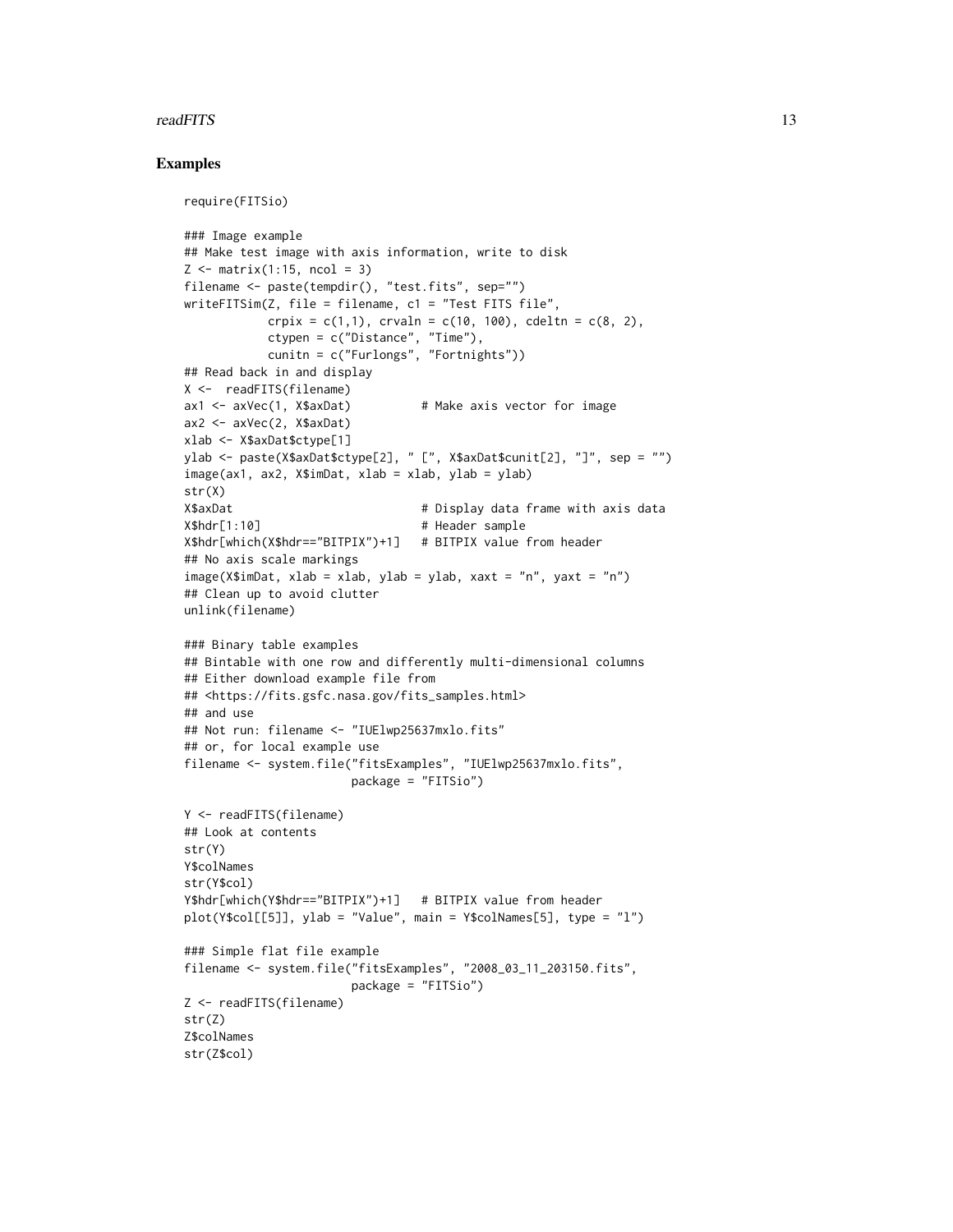```
attach(Z)
xc <- which(colNames == "DMJD")
yc <- which(colNames == "TiltX")
xlab <- paste(colNames[xc], " [", colUnits[xc], "]", sep = "")
ylab <- paste(colNames[yc], " [", colUnits[yc], "]", sep = "")
plot(col[[xc]], col[[yc]], xlab = xlab, ylab = ylab, type = "l")
detach(Z)
### Read FITS file directly from URL (thanks to Bi Cheng Wu)
## Not run:
  require(httr) # provides RETRY() and content()
  require(magrittr) # provides %>% pipe operator, (part of tidyverse)
#
  fits <- RETRY(verb="GET", url=fits_url) %>%
    content(type="raw") %>%
    rawConnection %>%
    readFITS
## End(Not run)
```
<span id="page-13-1"></span>readFITSarray *Read an image (multi-dimensional array) from a FITS file*

#### Description

Read an image (multi-dimensional array) from an open connection to a FITS file.

#### Usage

readFITSarray(zz, hdr)

#### Arguments

| ZZ  | File handle; see Example.          |
|-----|------------------------------------|
| hdr | Header card images, raw or parsed. |

#### Details

readFITSarray reads the data from the image part of a FITS Header and Data Unit (hdu) containing image data. The header must be read first by [readFITS](#page-10-1) or [readFITSheader](#page-16-1); either this header or the parsed version from [parseHdr](#page-8-1) are valid for the hdr variable.

# Value

A list containing

| imDat | Data array.                              |
|-------|------------------------------------------|
| axDat | Data frame with axis scaling and labels. |
| hdr   | Vector with the parsed header.           |

<span id="page-13-0"></span>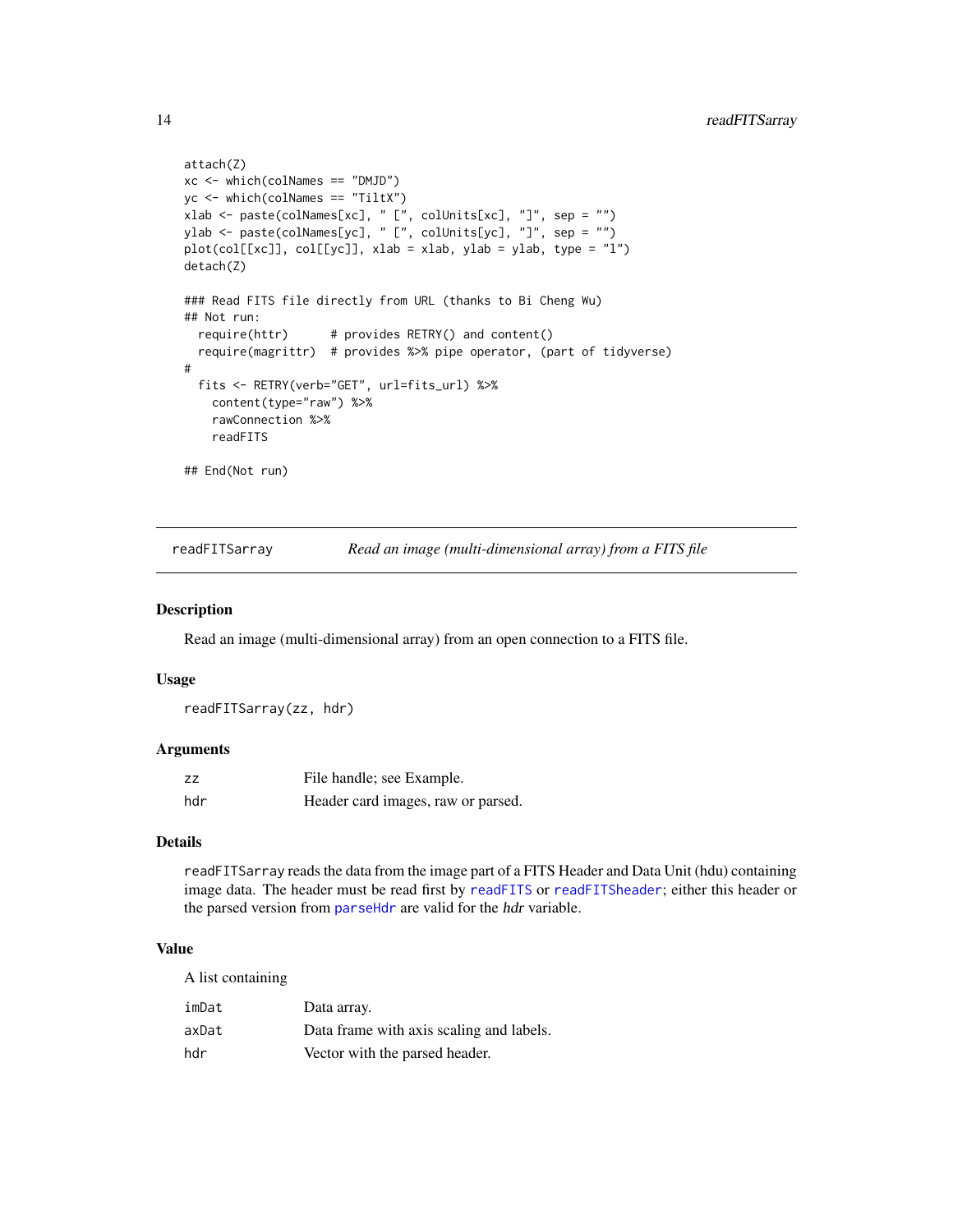#### <span id="page-14-0"></span>Note

Function assigns values of 1 to CRPIX, CRVAL, and CDELT if they are unspecified in the header.

Graphical FITS viewers such as *fv* (<https://heasarc.gsfc.nasa.gov/ftools/fv/>) and *SAOImage DS9* (<http://ds9.si.edu/>) have excellent facilities for displaying FITS data, headers, and file structure. Having one or more graphical viewers available will prove extremely useful for working with FITS files, even when the data are read into R for further processing. *fv* and *SAOImage DS9* are in active devlopement with support for unix, Windows, and Mac OS-X operating systems, and are available at no cost.

#### Author(s)

Andrew Harris

#### References

Hanisch et al., *Astron.\ Astrophys.* 376, 359-380 (2001)

<https://fits.gsfc.nasa.gov/>

# See Also

[readFITS](#page-10-1), [readFITSheader](#page-16-1), [readFITSbintable](#page-14-1), [file](#page-0-0)

#### Examples

```
require(FITSio)
## Make a test file.
Z \leftarrow matrix(1:15, ncol = 3)filename <- paste(tempdir(), "test.fits", sep="")
writeFITSim(Z, filename)
## Open file, read header and array, close file and delete.
zz <- file(description = filename, open = "rb")
header <- readFITSheader(zz) # image data off primary header
D <- readFITSarray(zz, header)
close(zz)
## Look at data list, header file, and parsed header
str(D)
image(D$imDat)
str(header)
str(parseHdr(header))
```
<span id="page-14-1"></span>readFITSbintable *Read a FITS binary table*

#### **Description**

Read a FITS binary table from an open connection to a FITS file.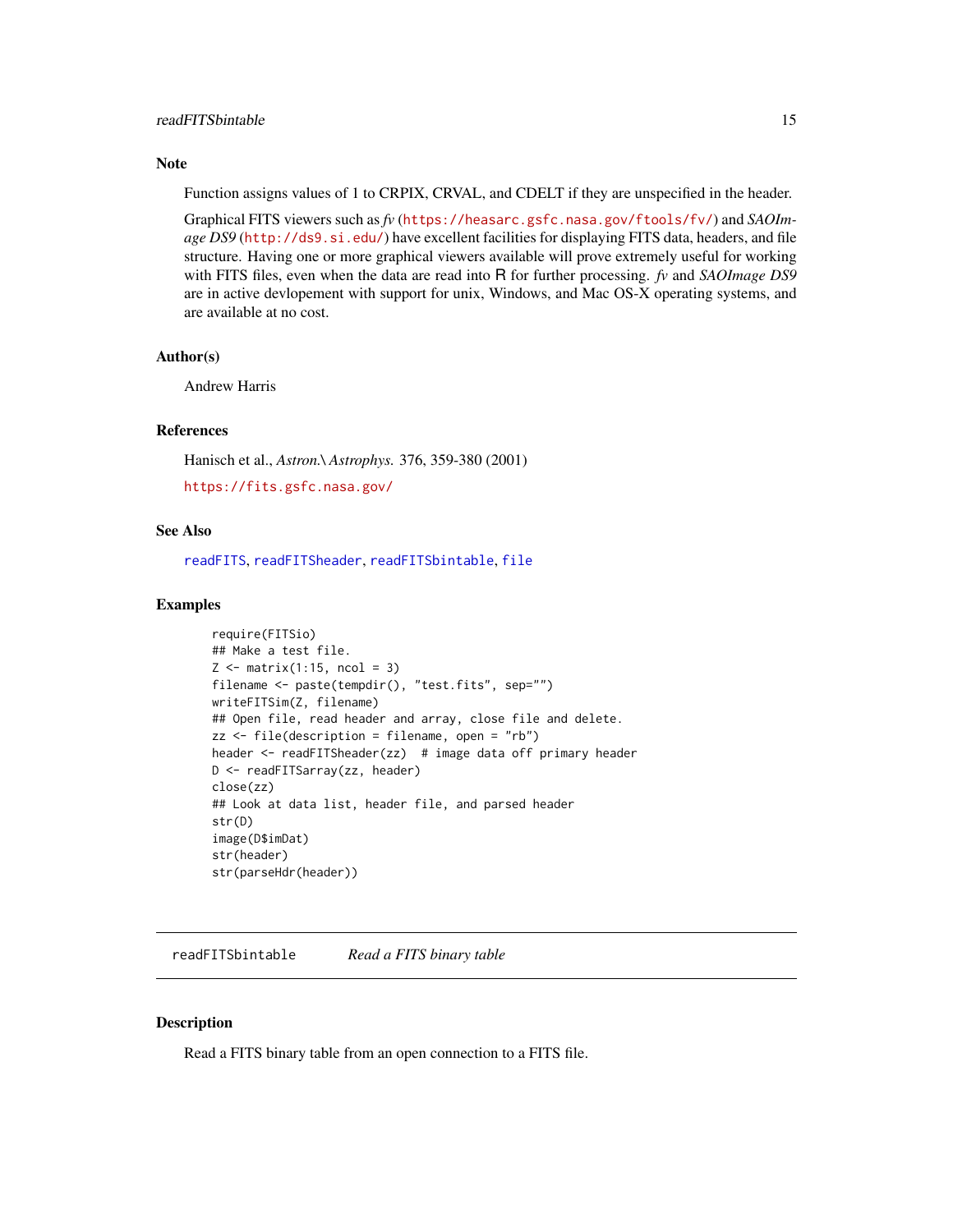#### <span id="page-15-0"></span>Usage

readFITSbintable(zz, hdr)

#### Arguments

| ZZ  | File handle; see Example.          |
|-----|------------------------------------|
| hdr | Header card images, raw or parsed. |

#### Details

readFITSbintable reads the data from the binary table part of a FITS Header and Data Unit (hdu) containing binary table data. The header must be read first by [readFITSheader](#page-16-1); either this header or the parsed version from [parseHdr](#page-8-1) are valid for the *hdr* variable. Binary tables are multi-column files with one or more rows. Each column has an individual data type and number of entries per cell (i.e., a cell may contain a scalar or vector).

64-bit integers are read as pairs of 32-bit integers, for a vector twice the length of most other vectors. Files read properly, but reconstructing the 64-bit representation is untested. The CRAN package int64 may be of use here.

8, 16, 24, and 32-bit bit arrays return as integers. Other lengths are not supported.

Binary table complex and array descriptor data types are not implemented in this release due to a lack of examples for testing.

#### Value

| col      | Data from each column, either a vector or an array.   |
|----------|-------------------------------------------------------|
| hdr      | Vector with parsed header.                            |
| colNames | Vector of column names, TTYPEn FITS variable.         |
| colUnits | Vector of column units, TUNITn FITS variable.         |
| TNULLn   | Vector of undefined value definitions, FITS variable. |
| TSCALn   | Vector of multipliers for scaling, FITS variable.     |
| TZEROn   | Vector of zeros for scaling, FITS variable.           |
| TDISPn   | Vector of format information, FITS variable.          |

#### **Note**

Graphical FITS viewers such as *fv* (<https://heasarc.gsfc.nasa.gov/ftools/fv/>) and *SAOImage DS9* (<http://ds9.si.edu/>) have excellent facilities for displaying FITS data, headers, and file structure. Having one or more graphical viewers available will prove extremely useful for working with FITS files, even when the data are read into R for further processing. *fv* and *SAOImage DS9* are in active devlopement with support for unix, Windows, and Mac OS-X operating systems, and are available at no cost.

#### Author(s)

Andrew Harris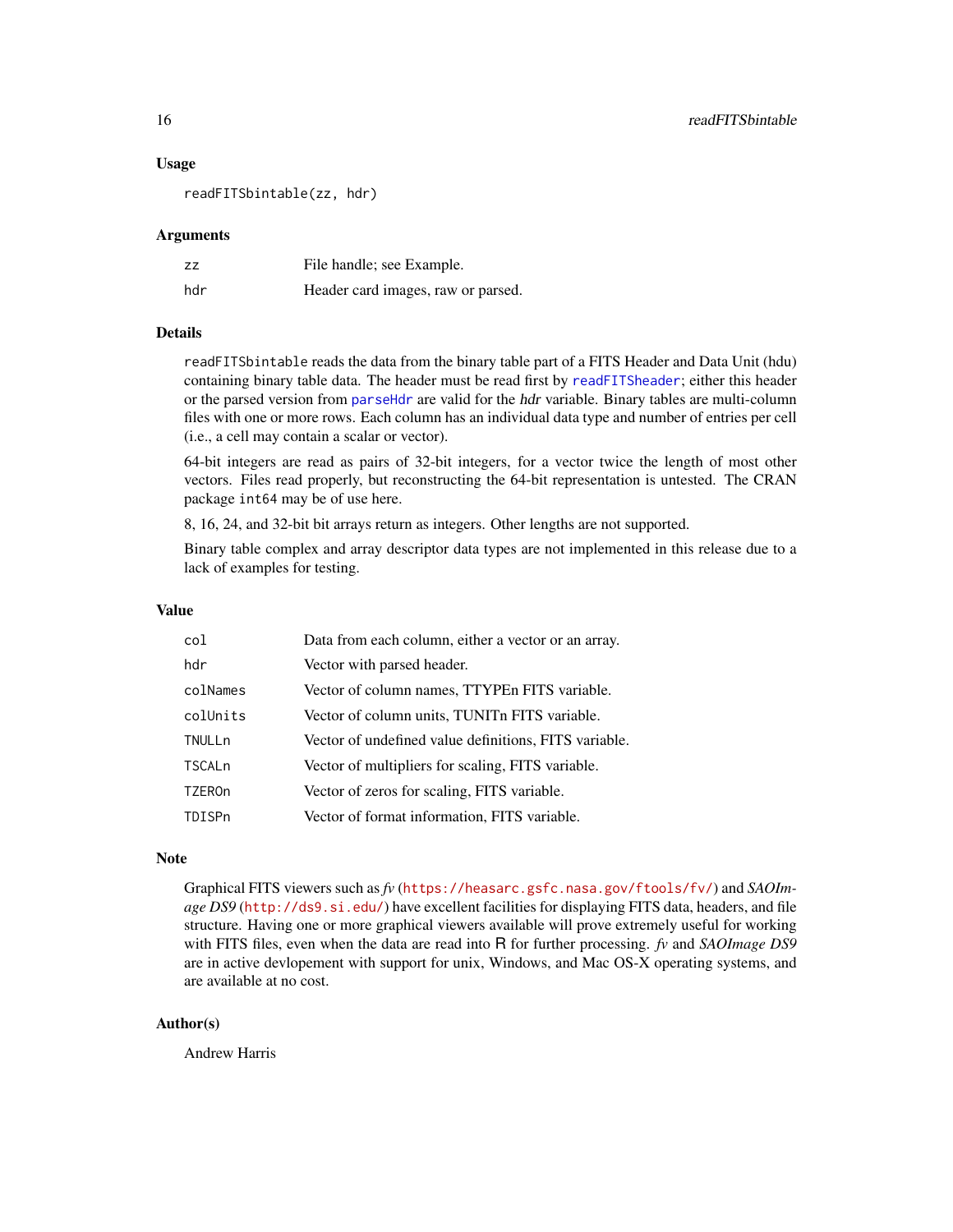# <span id="page-16-0"></span>readFITSheader 17

# References

Hanisch et al., *Astron.\ Astrophys.* 376, 359-380 (2001) <https://fits.gsfc.nasa.gov/>

# See Also

[readFITS](#page-10-1), [readFITSheader](#page-16-1), [readFITSarray](#page-13-1), [file](#page-0-0)

# Examples

require(FITSio)

```
## Either download example file from
## <https://fits.gsfc.nasa.gov/fits_samples.html>
## and use
## Not run: filename <- "IUElwp25637mxlo.fits"
## or, for local example use
filename <- system.file("fitsExamples", "IUElwp25637mxlo.fits",
                        package = "FITSio")
```

```
## Open file, read header and table, close file.
zz \le file(description = filename, open = "rb")
header0 <- readFITSheader(zz) # read primary header
header <- readFITSheader(zz) # read extension header
D <- readFITSbintable(zz, header)
close(zz)
## Look at contents
str(D)
str(header)
str(parseHdr(header))
```

```
D$hdr[which(D$hdr=="BITPIX")+1] # BITPIX value from header
D$colNames
plot(D$col[[5]], ylab = "Value", main = D$colNames[5], type = "l")
```
<span id="page-16-1"></span>readFITSheader *Read a FITS header*

#### Description

Read a FITS header from an open connection to a FITS file.

#### Usage

```
readFITSheader(zz, maxLines = 5000, fixHdr = 'none')
```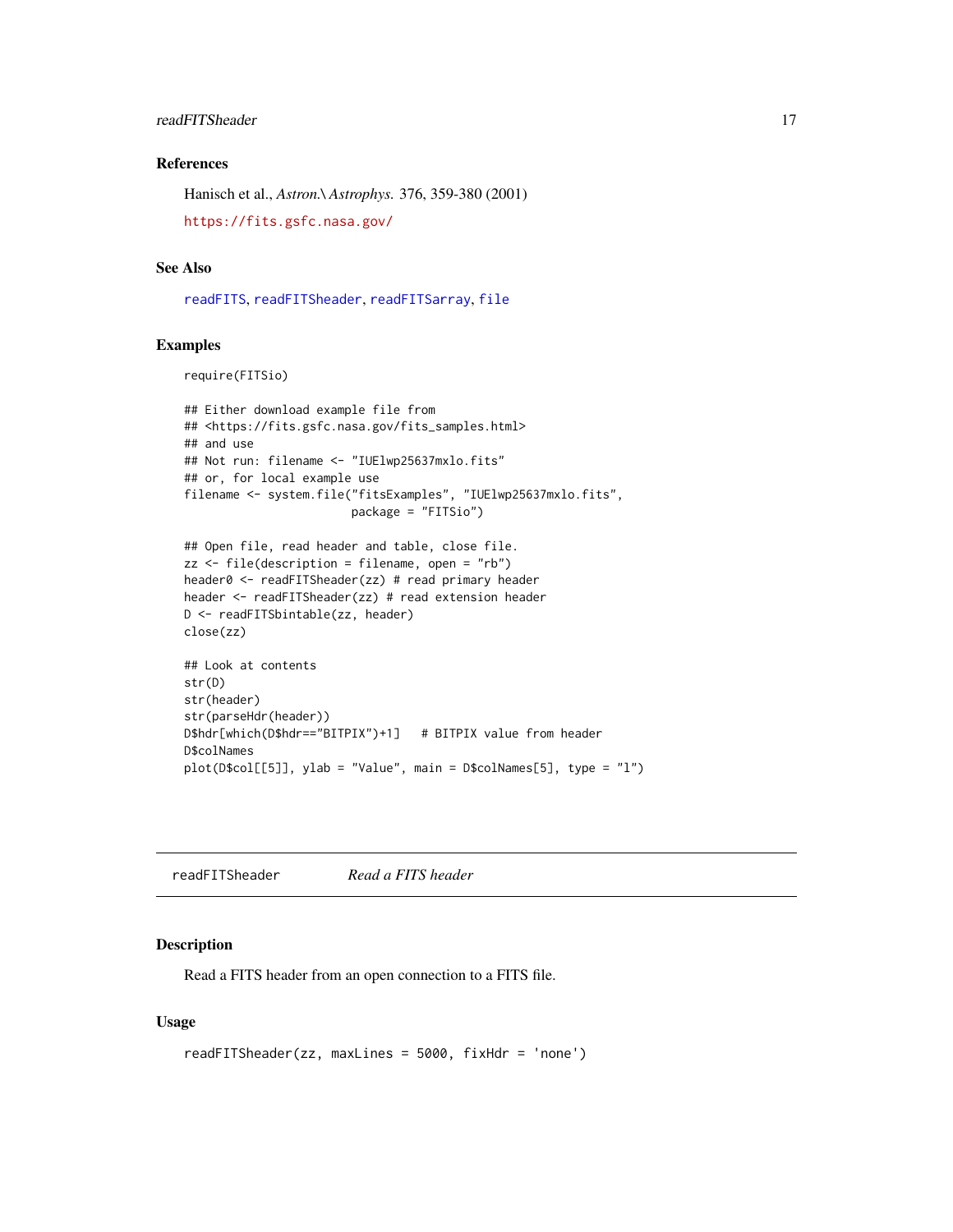#### Arguments

| ZZ.      | file handle; see Example.                                 |
|----------|-----------------------------------------------------------|
| maxLines | maximum number of header lines to read; see Details.      |
| fixHdr   | deal with non-printing characters in header; see Details. |

#### Details

readFITSheader reads the data from the header part of a FITS Header and Data Unit. In addition to general header information, it provides parameters needed to read image and binary table files by functions readFITSarray and readFITSbintable. A header unit may exist without a corresponding data unit, for instance to carry additional coordinate information.

The maxLines variable limits the number of header lines readFITSheader will read to prevent endless reading if the header is flawed and the END statement is missing. The function generates a message an halts when the number of reads exceeds maxLines. Increase the value as needed for very large headers.

fixHdr attempts to fix headers with non-printing characters, either by removing them with fixHdr = 'remove', reading further into the file until 2880 valid characters are present, or by substituting spaces for non-printing characters with fixHdr = 'substitute'. This option should be used with caution, as non-printing characters should not be in the header in the first place, so this option may or may not corrupt the following data. The default is fixHdr = 'none'. Partial matching is allowed.

The header vector does not have an easy format for people to read (graphical FITS viewers like *fv* and *SAOImage DS9* are good for this), but is designed for further processing by R. The header vector has a kind of *keyword value keyword value . . .* format, where keywords without values are simply followed by the next keyword. This means a search for a keyword will give the corresponding value as the next element in the vector; see the Examples.

#### Value

hdr is a character vector hdr containing the header information in a format that is easy for R to parse further. See Details.

# Note

Graphical FITS viewers such as *fv* (<https://heasarc.gsfc.nasa.gov/ftools/fv/>) and *SAOImage DS9* (<http://ds9.si.edu/>) have excellent facilities for displaying FITS data, headers, and file structure. Having one or more graphical viewers available will prove extremely useful for working with FITS files, even when the data are read into R for further processing. *fv* and *SAOImage DS9* are in active development with support for unix, Windows, and Mac OS-X operating systems, and are available at no cost.

# Author(s)

Andrew Harris

# References

Hanisch et al., *Astron.\ Astrophys.* 376, 359-380 (2001) <https://fits.gsfc.nasa.gov/>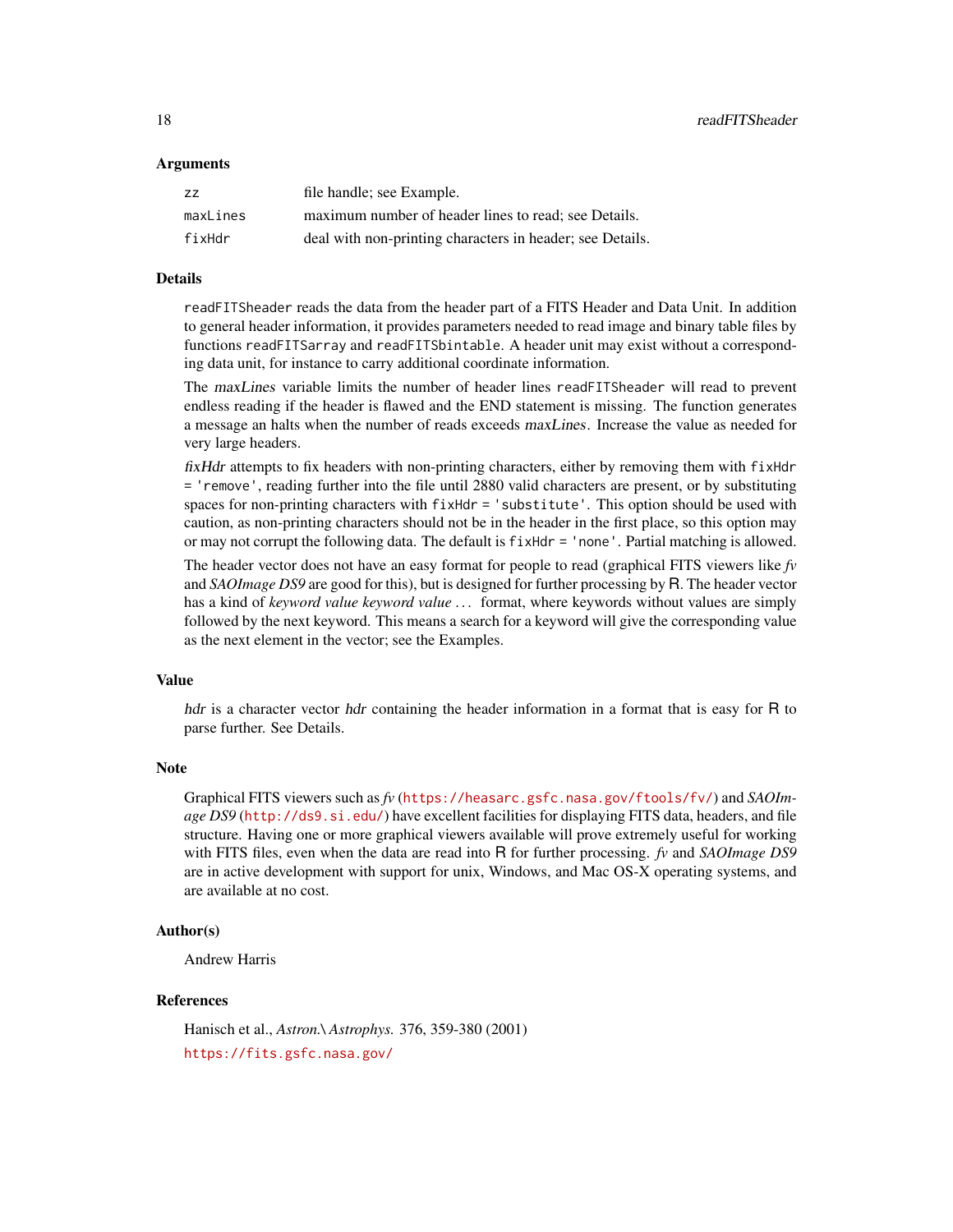# <span id="page-18-0"></span>readFITStable 19

# See Also

[parseHdr](#page-8-1), the usual complement to [readFITS](#page-10-1)header; readFITS, [readFITSarray](#page-13-1), [readFITSbintable](#page-14-1), [file](#page-0-0)

#### Examples

```
require(FITSio)
## Make test image with axis information, write to disk
Z \leftarrow matrix(1:15, ncol = 3)filename <- paste(tempdir(), "test.fits", sep="")
writeFITSim(Z, file = filename, c1 = "Test FITS file",
           crpix = c(1,1), crvahn = c(10, 100), cdeltn = c(8, 2),
           ctypen = c("Distance", "Time"),
           cunitn = c("Furlongs", "Fortnights"))
## Read back in
## Open file, read header and array.
   zz \le file(description = filename, open = "rb")
   header <- readFITSheader(zz)
   hdr <- parseHdr(header)
   D <- readFITSarray(zz, hdr)
   close(zz)
   hdr[1:10] # Header sample
   hdr[which(hdr=="BITPIX")+1] # BITPIX value from header
## Clean up files to avoid clutter
unlink(filename)
```
readFITStable *Read a FITS ASCII table*

# **Description**

Read a FITS ASCII table from an open connection to a FITS file.

#### Usage

```
readFITStable(zz, hdr)
```
#### **Arguments**

| ΖZ  | File handle; see Example.          |
|-----|------------------------------------|
| hdr | Header card images, raw or parsed. |

# Details

readFITStable reads the data from the ASCII table part of a FITS Header and Data Unit (hdu) containing ASCII table data. The header must be read first by [readFITSheader](#page-16-1); either this header or the parsed version from [parseHdr](#page-8-1) are valid for the hdr variable. ASCII tables are multi-column files with one or more rows.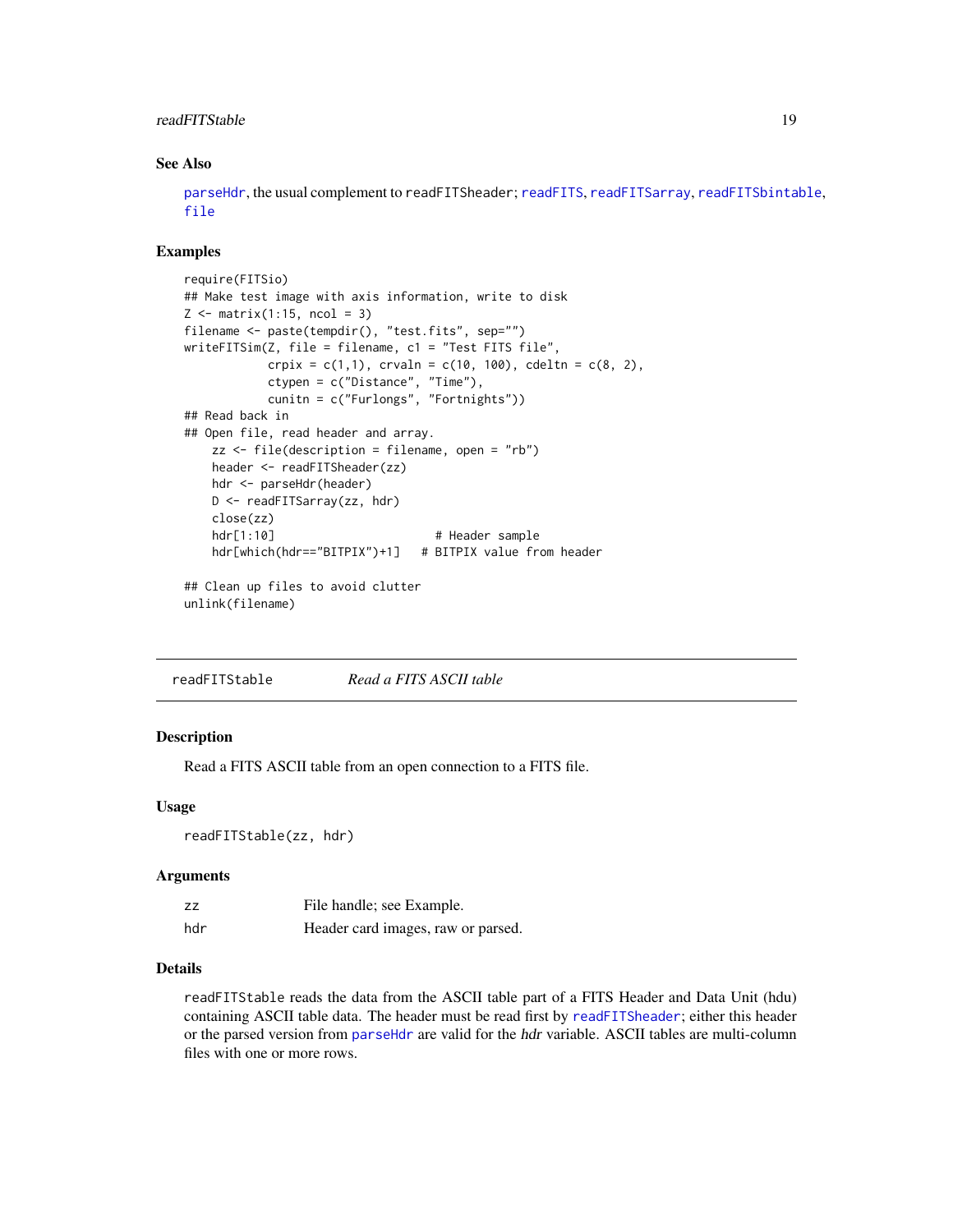#### <span id="page-19-0"></span>Value

| hdr           | Vector with parsed header.                            |
|---------------|-------------------------------------------------------|
| DF            | Data frame containing table data.                     |
| colNames      | Vector of column names, TTYPEn FITS variable.         |
| colUnits      | Vector of column units, TUNIT FITS variable.          |
| TNULLn        | Vector of undefined value definitions, FITS variable. |
| <b>TSCALn</b> | Vector of multipliers for scaling, FITS variable.     |
| <b>TZEROn</b> | Vector of zeros for scaling, FITS variable.           |

# Note

Graphical FITS viewers such as *fv* (<https://heasarc.gsfc.nasa.gov/ftools/fv/>) and *SAOImage DS9* (<http://ds9.si.edu/>) have excellent facilities for displaying FITS data, headers, and file structure. Having one or more graphical viewers available will prove extremely useful for working with FITS files, even when the data are read into R for further processing. *fv* and *SAOImage DS9* are in active devlopement with support for unix, Windows, and Mac OS-X operating systems, and are available at no cost.

#### Author(s)

Andrew Harris

#### References

Hanisch et al., *Astron.\ Astrophys.* 376, 359-380 (2001) <https://fits.gsfc.nasa.gov/>

# See Also

[readFITS](#page-10-1), [readFITSheader](#page-16-1), [readFITSarray](#page-13-1), [file](#page-0-0)

```
require(FITSio)
```

```
filename <- system.file("fitsExamples", "vizier.fits",
                        package = "FITSio")
## Simple read
```

```
D <- readFITS(filename)
```

```
## Explicit read: open file, read header and table, close file.
zz <- file(description = filename, open = "rb")
header0 <- readFITSheader(zz) # read primary header
header <- readFITSheader(zz) # read extension header
D <- readFITStable(zz, header)
close(zz)
```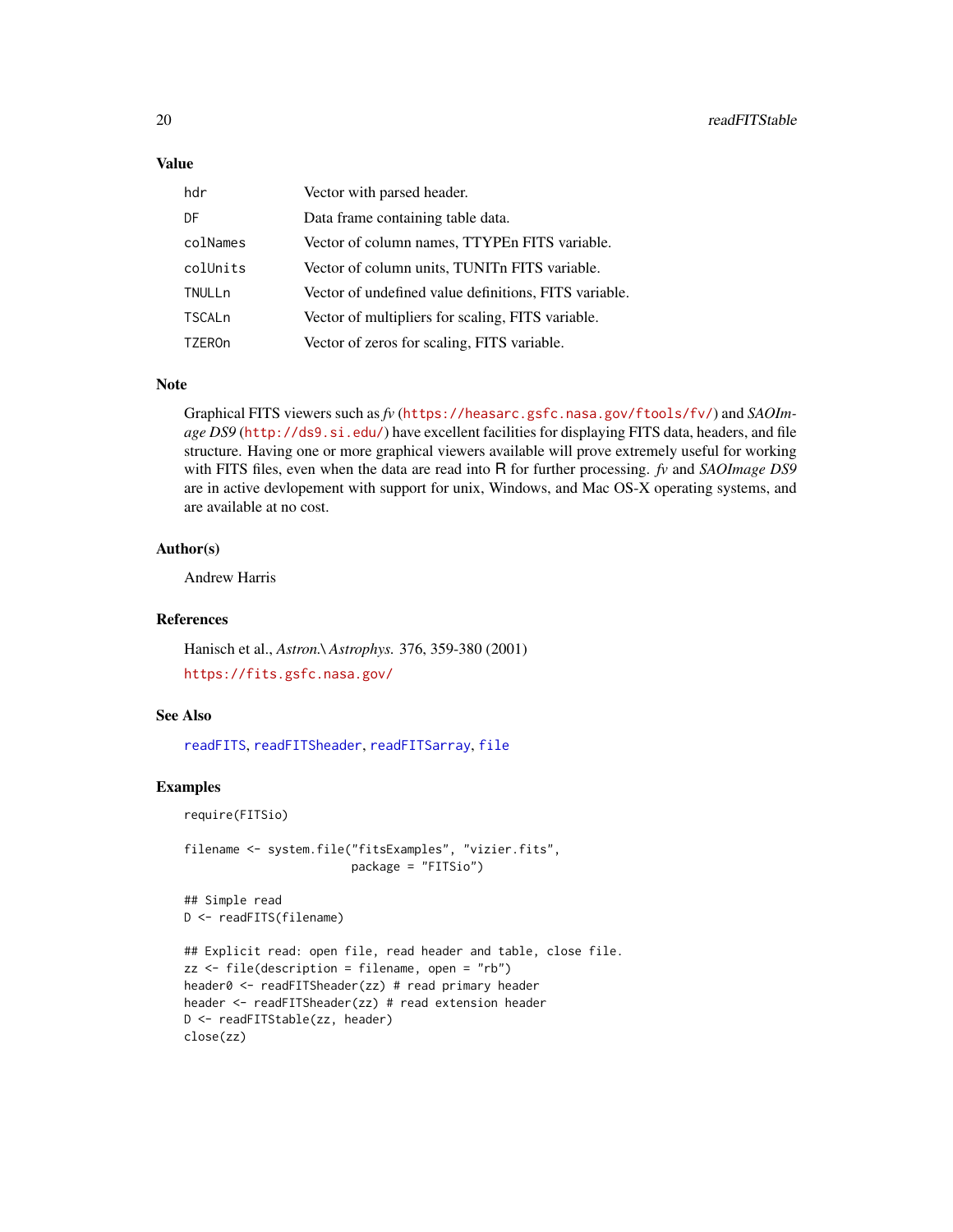# <span id="page-20-0"></span>readFrameFromFITS 21

```
## Either way, look at contents
str(D)
str(D$DF)
str(header)
str(parseHdr(header))
D$hdr[which(D$hdr=="BITPIX")+1] # BITPIX value from header
D$colNames
```
<span id="page-20-1"></span>readFrameFromFITS *Read a single data set from a FITS file into a data frame*

# **Description**

Read a binary table from a FITS file directly into an R data frame.

#### Usage

```
readFrameFromFITS(file, hdu = 1)
```
#### Arguments

| file | existing FITS file name.                                                                                |
|------|---------------------------------------------------------------------------------------------------------|
| hdu  | position of Header and Data Unit (HDU) in FITS file: 1 for the first HDU, 2 for<br>the second HDU, etc. |

# Details

readFrameFromFITS reads a single binary table Header and Data Unit (HDU) pair from a file and returns the values as a data table.

Binary table bit, complex, and array descriptor data types are not implemented in this release due to a lack of examples for testing. 8, 16, 24, and 32-bit bit arrays return as integers. Other lengths are not supported.

# Value

An R data frame with the contents of the requested binary table.

#### Note

Graphical FITS viewers such as *fv* (<https://heasarc.gsfc.nasa.gov/ftools/fv/>) and *SAOImage DS9* (<http://ds9.si.edu/>) have excellent facilities for displaying FITS data, headers, and file structure. Having one or more graphical viewers available will prove extremely useful for working with FITS files, even when the data are read into R for further processing. *fv* and *SAOImage DS9* are in active devlopement with support for unix, Windows, and Mac OS-X operating systems, and are available at no cost.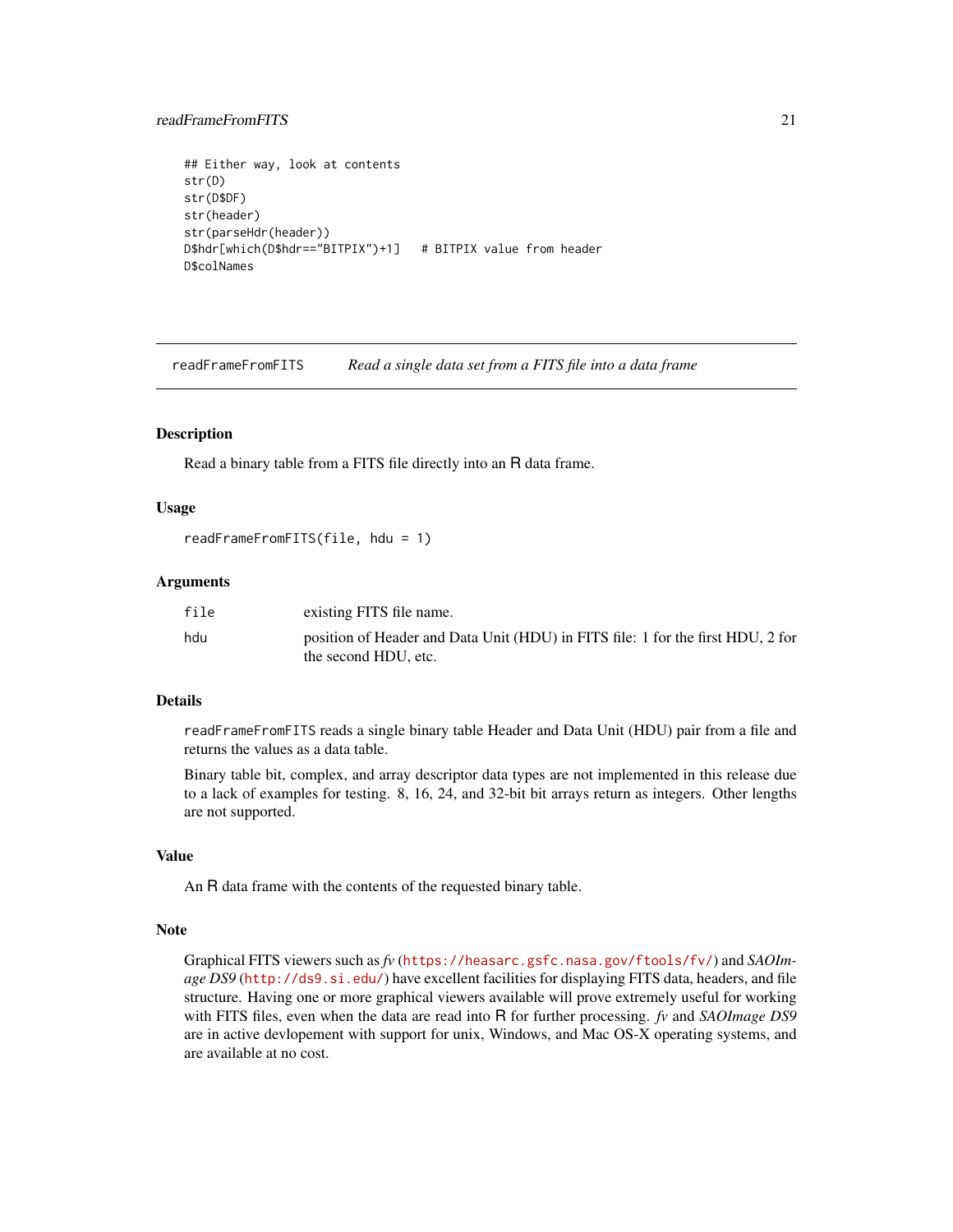#### <span id="page-21-0"></span>Author(s)

Eric H.\ Neilsen, Jr.

# References

Hanisch et al., *Astron.\ Astrophys.* 376, 359-380 (2001) <https://fits.gsfc.nasa.gov/>

# See Also

[readFITS](#page-10-1)

#### Examples

require(FITSio)

```
## Either download example file from
## <https://fits.gsfc.nasa.gov/fits_samples.html>
## and use
## Not run: filename <- "IUElwp25637mxlo.fits"
## or, for local example use
filename <- system.file("fitsExamples", "IUElwp25637mxlo.fits",
                        package = "FITSio")
## Get data and display
F <- readFrameFromFITS(filename)
names(F)
plot(F$NET, ylab = "Value", main = names(F)[5], type = "l")
### Simple flat file example
filename <- system.file("fitsExamples", "2008_03_11_203150.fits",
                        package = "FITSio")
F <- readFrameFromFITS(filename)
names(F)
attach(F)
plot(DMJD, TiltX, xlab = "Time [DMJD]", ylab = "X Tilt [degr]", type = "l")
detach(F)
```
<span id="page-21-1"></span>writeFITSim *Write a FITS image (multi-dimensional numeric array) to disk*

#### Description

Write a FITS image (multi-dimensional numeric array) to disk.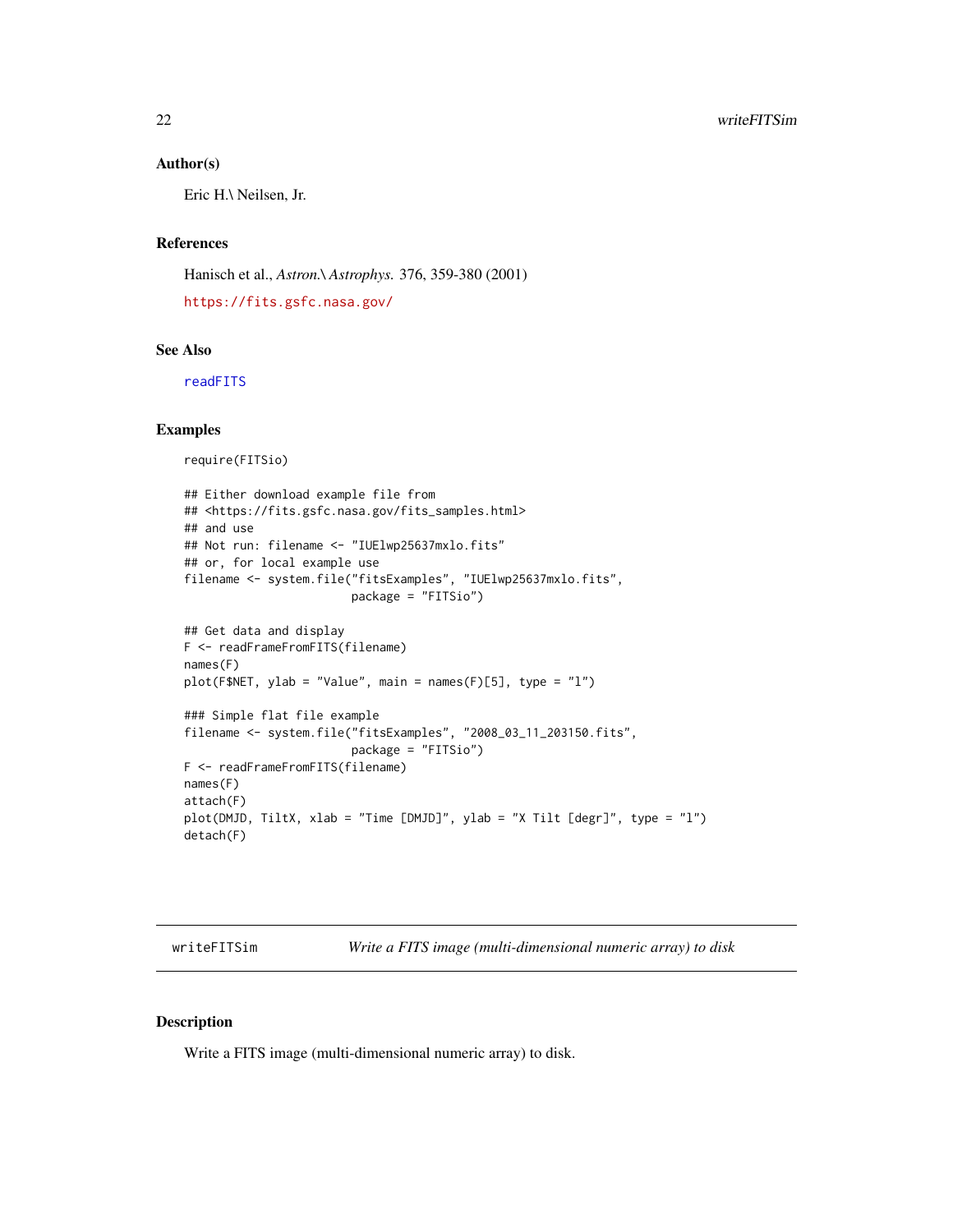#### <span id="page-22-0"></span>writeFITSim 23

#### Usage

```
writeFITSim(X, file = "R.fits", type = "double",
bscale = 1, bzero = 0, c1 = NA, c2 = NA,
crpixn = NA, crvaln = NA, cdeltn = NA, ctypen = NA, cunitn = NA,
axDat = NA, header = ')
```

```
writeFITSim16i(X, file = "R.fits", ...)
```
#### Arguments

| X              | Multi-dimensional numeric data array; see Details.                   |
|----------------|----------------------------------------------------------------------|
| file           | Output filename.                                                     |
| type           | Type to write: single or double precision.                           |
| bscale         | Global scaling factor, FITS standard meaning.                        |
| bzero          | Global shift, FITS standard meaning.                                 |
| c <sub>1</sub> | Character string comment line for header.                            |
| c2             | Character string comment line for header.                            |
| crpixn         | Vector of reference pixel numbers for axes, FITS standard meaning.   |
| crvaln         | Vector of values at reference pixels, FITS standard meaning.         |
| cdeltn         | Vector of axis increments per pixel, FITS standard meaning.          |
| ctypen         | String vector of descriptive labels for axis, FITS standard meaning. |
| cunitn         | String vector of physical units for axis, FITS standard meaning.     |
| axDat          | Data frame with axis data (optional), see details.                   |
| header         | Header (optional) as 80-character card images.                       |
| $\cdots$       | Arguments as defined above, as needed, for write FITS im 16i.        |

# Details

writeFITSim and writeFITSim16i write multi-dimensional data arrays and header information to FITS-format files. A single image is a two-dimensional array; data cubes contain two dimensions plus one additional dimension for each (often velocity) plane.

Axis data may be given as a data frame axDat, typically from [readFITS](#page-10-1) or, if that is missing, by individual vectors for crpixn, crvaln, etc. axDat has priority over individual vectors. axDat may be edited easily with e.g. axDat <-edit(axDat).

Header data may be added to that the function automatically generates. No or little editing is needed if the header is taken from an existing file by e.g. [readFITSheader](#page-16-1): writeFITSim will remove reserved keywords in the header that conflict with those generated and add the END statement. See [modifyHeader](#page-7-1) for functions to add to or modify the header.

writeFITSim writes integer or float data matching the data type in the input array. writeFITSim16i scales and shifts the input to write 16-bit integer data with the maximum precision allowed by word length. FITS variables BSCALE and BZERO are automatically updated to allow reconstruction of the original data values. In cases where full precision is not needed, this can reduce file sizes by a factor of about four compared with a double-precision float.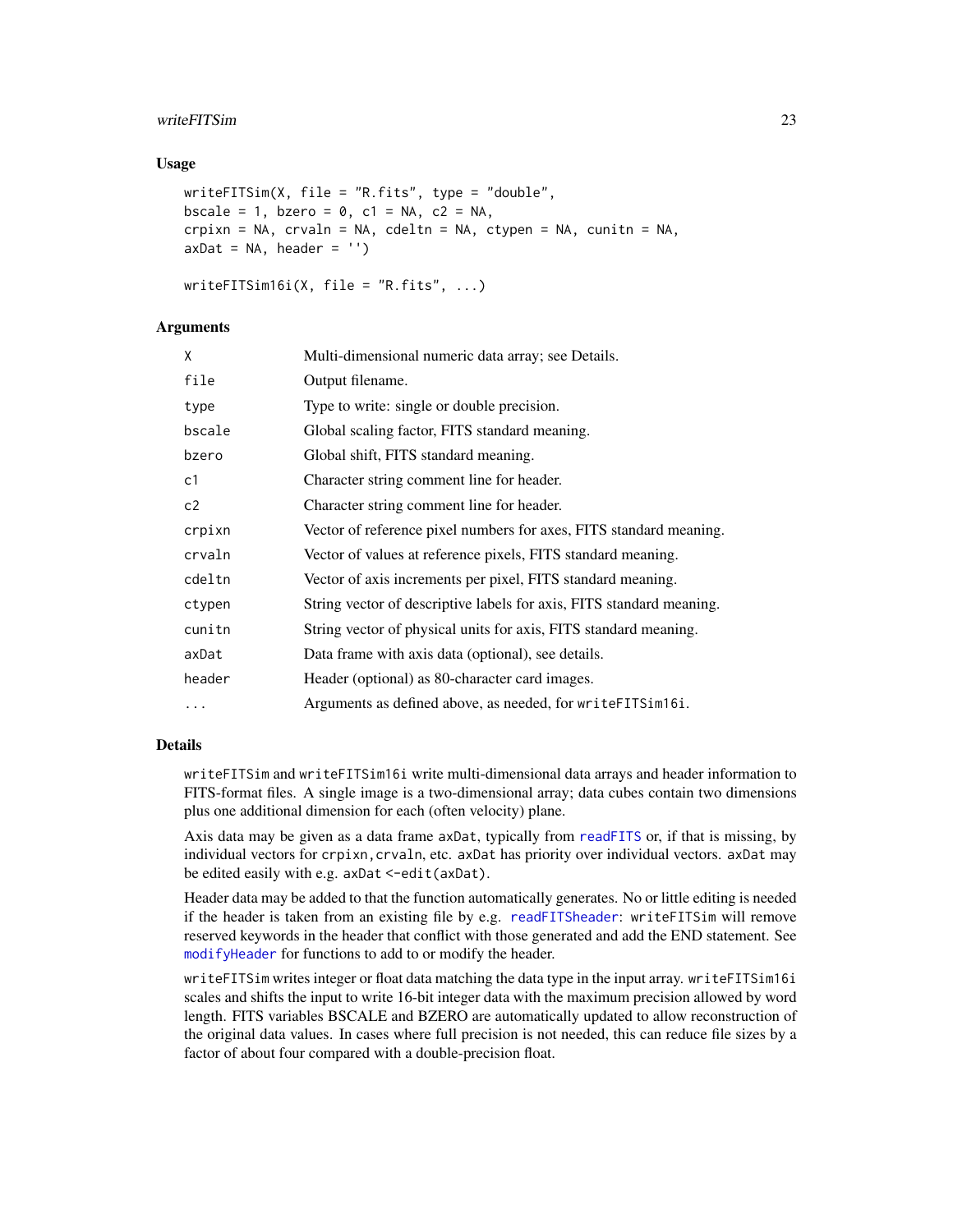#### <span id="page-23-0"></span>Value

FITS file written to disk.

#### **Note**

Graphical FITS viewers such as *fv* (<https://heasarc.gsfc.nasa.gov/ftools/fv/>) and *SAOImage DS9* (<http://ds9.si.edu/>) have excellent facilities for displaying FITS data, headers, and file structure. Having one or more graphical viewers available will prove extremely useful for working with FITS files, even when the data are read into R for further processing. *fv* and *SAOImage DS9* are in active devlopement with support for unix, Windows, and Mac OS-X operating systems, and are available at no cost.

#### Author(s)

Andrew Harris

#### **References**

Hanisch et al., *Astron.\ Astrophys.* 376, 359-380 (2001)

```
https://fits.gsfc.nasa.gov/
```
# See Also

[readFITS](#page-10-1), [readFITSheader](#page-16-1), [modifyHeader](#page-7-1)

```
## Make data array with axis information, write to disk
X \leftarrow matrix(1:15, ncol = 3)filename <- paste(tempdir(), "test.fits", sep="")
writeFITSim(X, file = filename, c1 = "Test FITS file",
            crpixn = c(1,1), crvaln = c(10, 100), cdeltn = c(8, 2),
            ctypen = c("Distance", "Time"),
            cunitn = c("Furlongs", "Fortnights"))
## Read back in, modify data offset, header, and axis data information,
## then write modified version as new file
Z <- readFITS(filename)
Z$imDat <- Z$imDat + 300
Z$header <- addKwv('SCALE', 1.03, 'test header mod', header=Z$header)
# Z$axDat <- edit(Z$axDat) # interactive edits
Z$axDat$cdelt
Z$axDat$cdelt[2] <- 20
Z$axDat$cdelt
writeFITSim(Z$imDat, file=filename, axDat=Z$axDat, header=Z$header)
```

```
### 3-dimensional array example
## Write sample file
X \le -\arctan(1:210, \, \dim = c(10, 7, 3))writeFITSim(X, filename)
```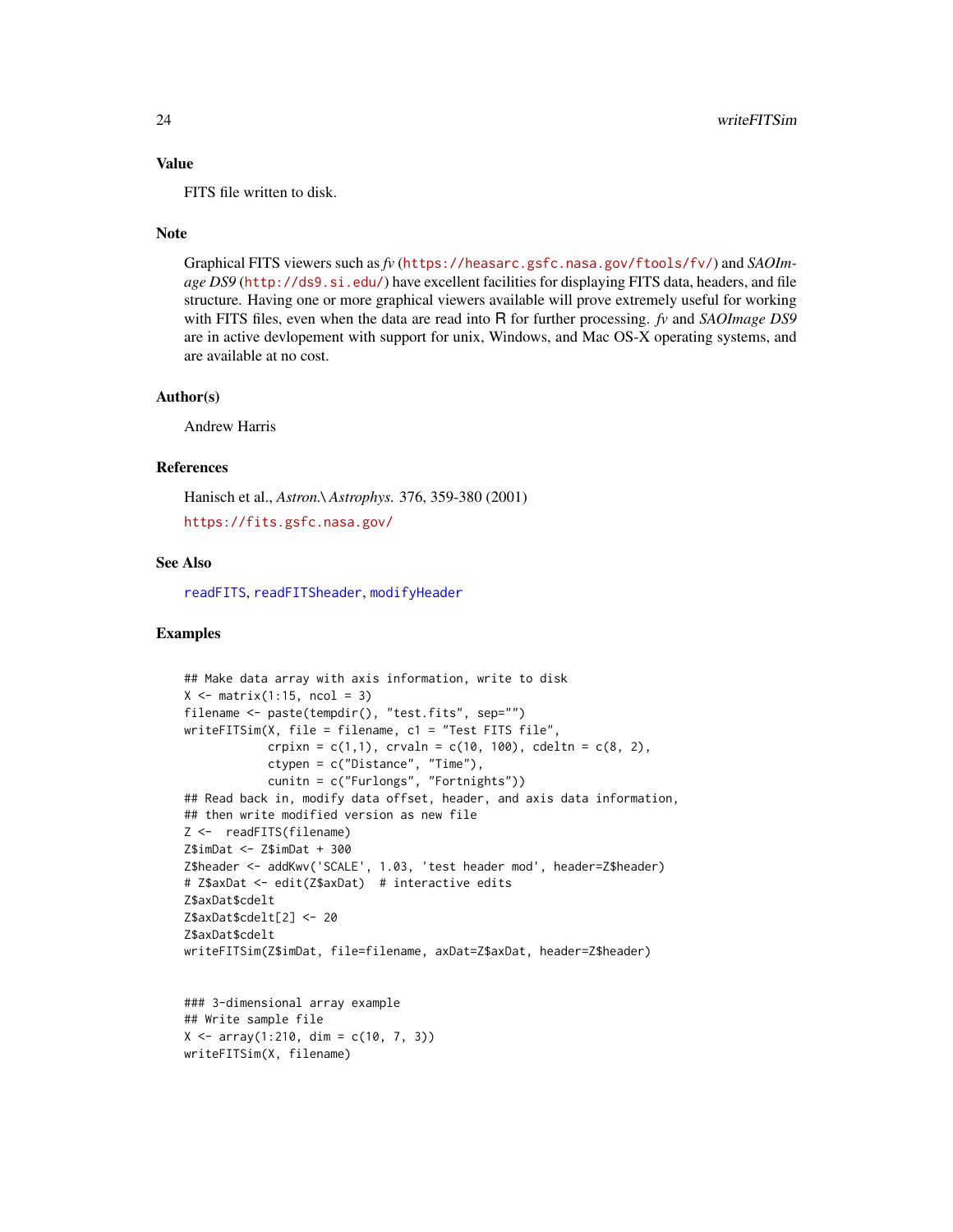# writeFITSim 25

```
## Read back in and display plane 2, no axis scale markings
Z <- readFITS(filename)
dim(Z$imDat[,,2])
image(Z$imData[, 2], xaxt = "n", yaxt = "n")str(Z)
print(Z$axDat)
## Clean up files after examples to avoid clutter
unlink(filename)
```
### Note: either of the writeFITSim() calls here could be replaced with writeFITSim16i() calls with the identical argument.